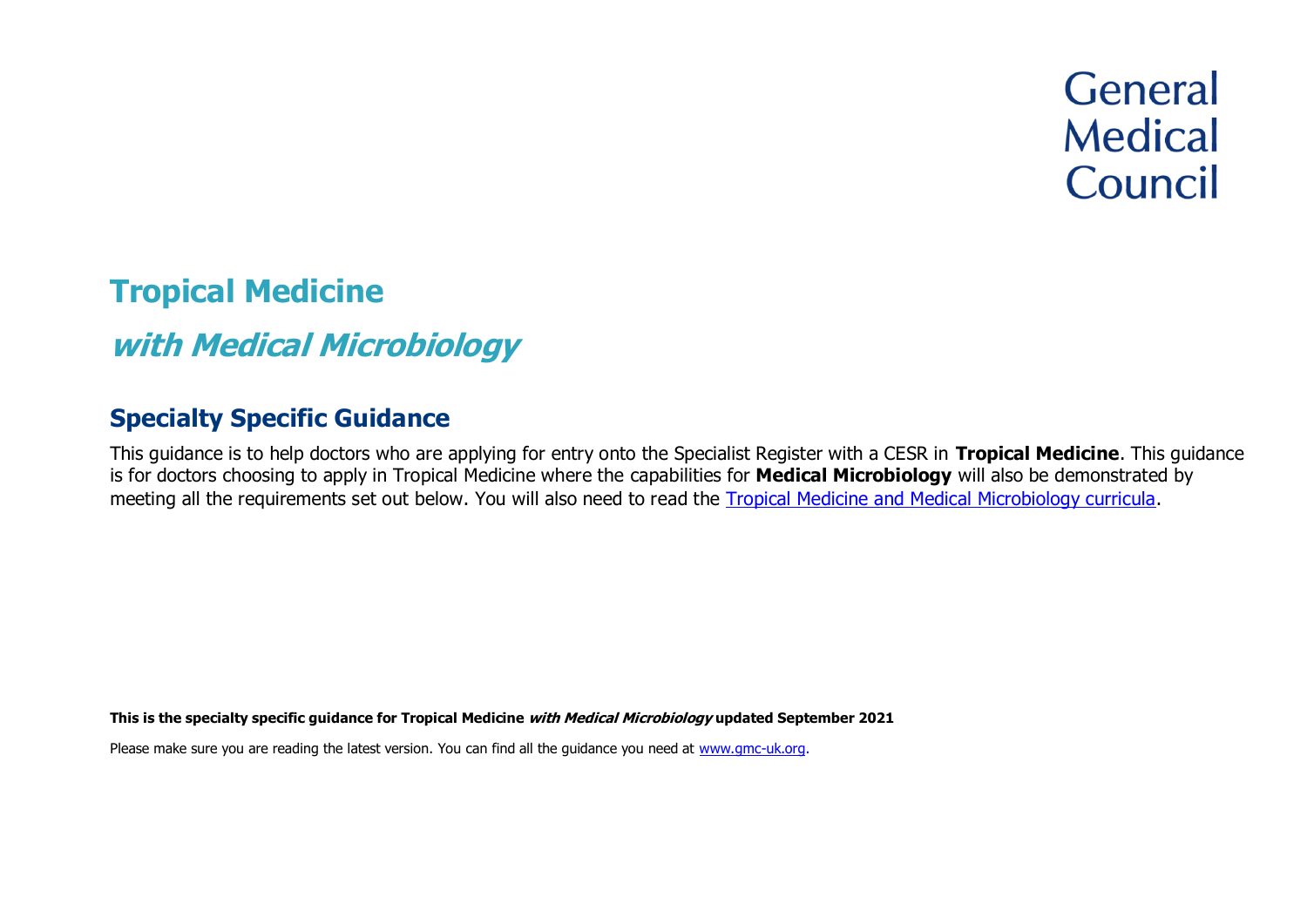# **Introduction**

This document is designed to provide helpful information and guidance to enable you to make an application for a Certificate of Eligibility for Specialist Registration (CESR) in **Tropical Medicine with Medical Microbiology**. This is not a standalone document and should be read in conjunction with the [Tropical Medicine and Medical Microbiology curricula](https://www.gmc-uk.org/education/standards-guidance-and-curricula/curricula%23T) – please also see the [JRCPTB website](https://www.jrcptb.org.uk/specialties/infectious-diseases-and-tropical-medicine) and [RCPath](https://www.rcpath.org/trainees/training/training-by-specialty/medical-microbiology-2021.html)  [website](https://www.rcpath.org/trainees/training/training-by-specialty/medical-microbiology-2021.html) for more details. You can [contact us](http://www.gmc-uk.org/about/contacts.asp) and ask for advice before you apply.

#### **What is the indicative period of training for a Certificate of Completion of Training (CCT) in Tropical Medicine and Medical Microbiology?**

The indicative period of training for a CCT in Tropical Medicine and Medical Microbiology is eight years and it is unlikely that you would achieve all the learning outcomes required for a CCT in a shorter period of time.

The structure of the training programme (in indicative timescales) is as follows:

- Two years of Internal Medicine (stage 1) or three years of Acute Care Common Stem Internal Medicine (ACCS-IM) including MRCP (UK)
- **•** Six years of Tropical Medicine and Medical Microbiology specialty training which includes Combined Infection Training for two years (combining laboratory and clinical aspects of infection)

Applicants need to demonstrate that they have achieved the learning outcomes required for all stages of the curriculum.

#### **This is the specialty specific guidance for Tropical Medicine with Medical Microbiology updated September 2021**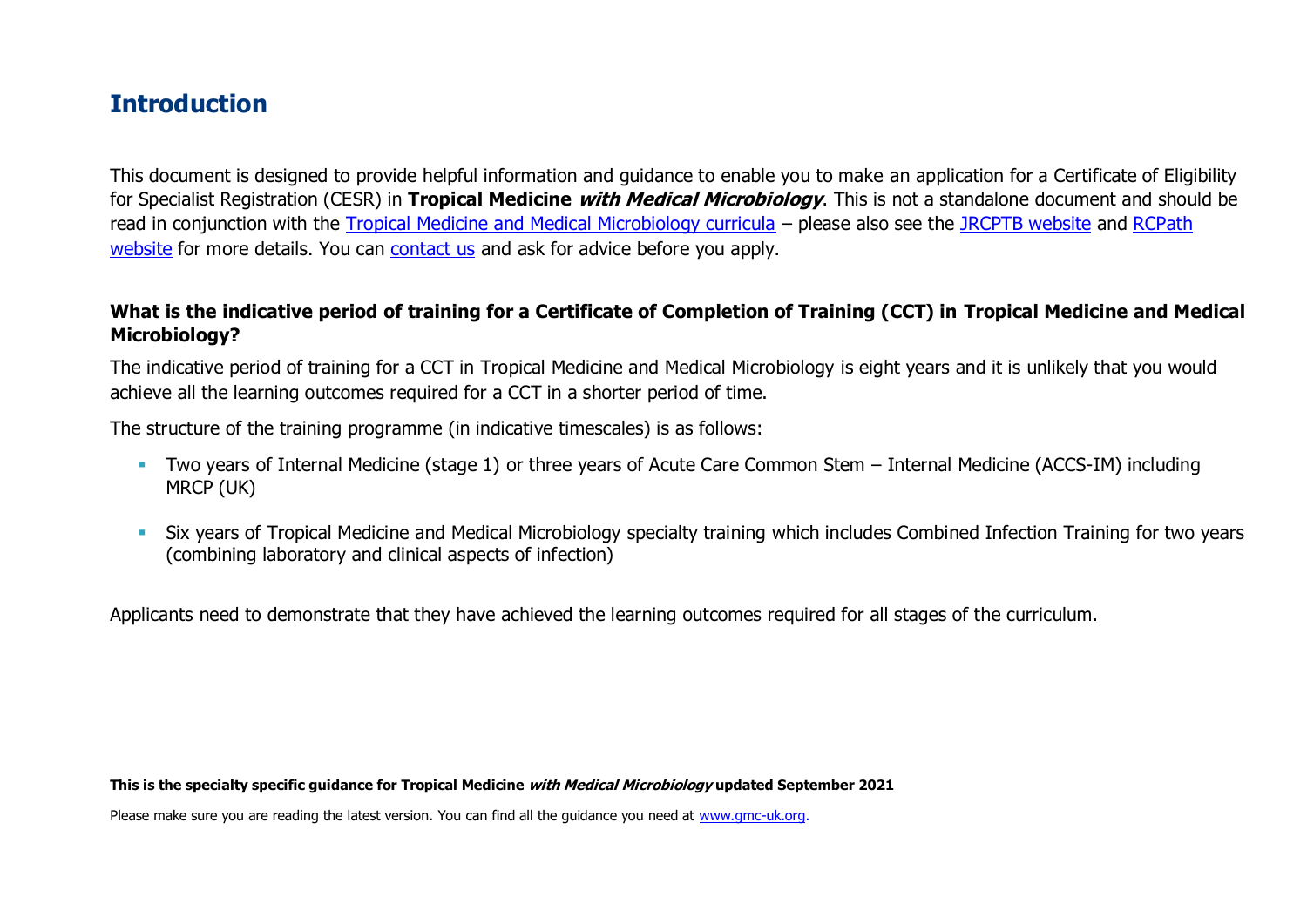# **Curriculum Framework**

The **Tropical Medicine** curriculum is structured into high-level learning outcomes, known as Capabilities in Practice (CiPs). The CiPs are split into generic and specialty specific capabilities, as outlined below. Acquiring a CESR depends upon you providing evidence that you're working at the level of being entrusted to perform safely and independently for each CiP.

The first six CiPs are generic and shared across all physician specialties, covering the universal requirements of [Good Medical Practice](https://www.gmc-uk.org/-/media/documents/good-medical-practice---english-20200128_pdf-51527435.pdf?la=en&hash=DA1263358CCA88F298785FE2BD7610EB4EE9A530) and the [Generic Professional Capabilities \(GPC\) framework.](https://www.gmc-uk.org/-/media/documents/generic-professional-capabilities-framework--0817_pdf-70417127.pdf)

The eight specialty CiPs describe the clinical tasks or activities which are essential to the practice of Tropical Medicine. Seven of these CiPs are shared with Medical Microbiology. The CiPs have been mapped to the GPC domains to reflect the professional generic capabilities required to undertake the clinical tasks.

The range of experience needed to achieve the CiPs is outlined in the curriculum – this covers different settings, contexts, clinical problems, conditions and stages of a person's life and illness.

#### **There will be no stand-alone CESR in Tropical Medicine. This reflects service need and mirrors the CCT curriculum.**

In the application form you can choose to apply in Tropical Medicine with Medical Microbiology. If successful in your application you will be awarded an additional CESR certificate for Medical Microbiology, and this specialty will be listed on your register entry.

#### **Generic CiPs**

- 1. Able to function successfully within NHS organisational and management systems
- 2. Able to deal with ethical and legal issues related to clinical practice
- 3. Communicates effectively and is able to share decision making, while maintaining appropriate situational awareness, professional behaviour and professional judgement
- 4. Is focussed on patient safety and delivers effective quality improvement in patient care
- 5. Carries out research and manages data appropriately

#### **This is the specialty specific guidance for Tropical Medicine with Medical Microbiology updated September 2021**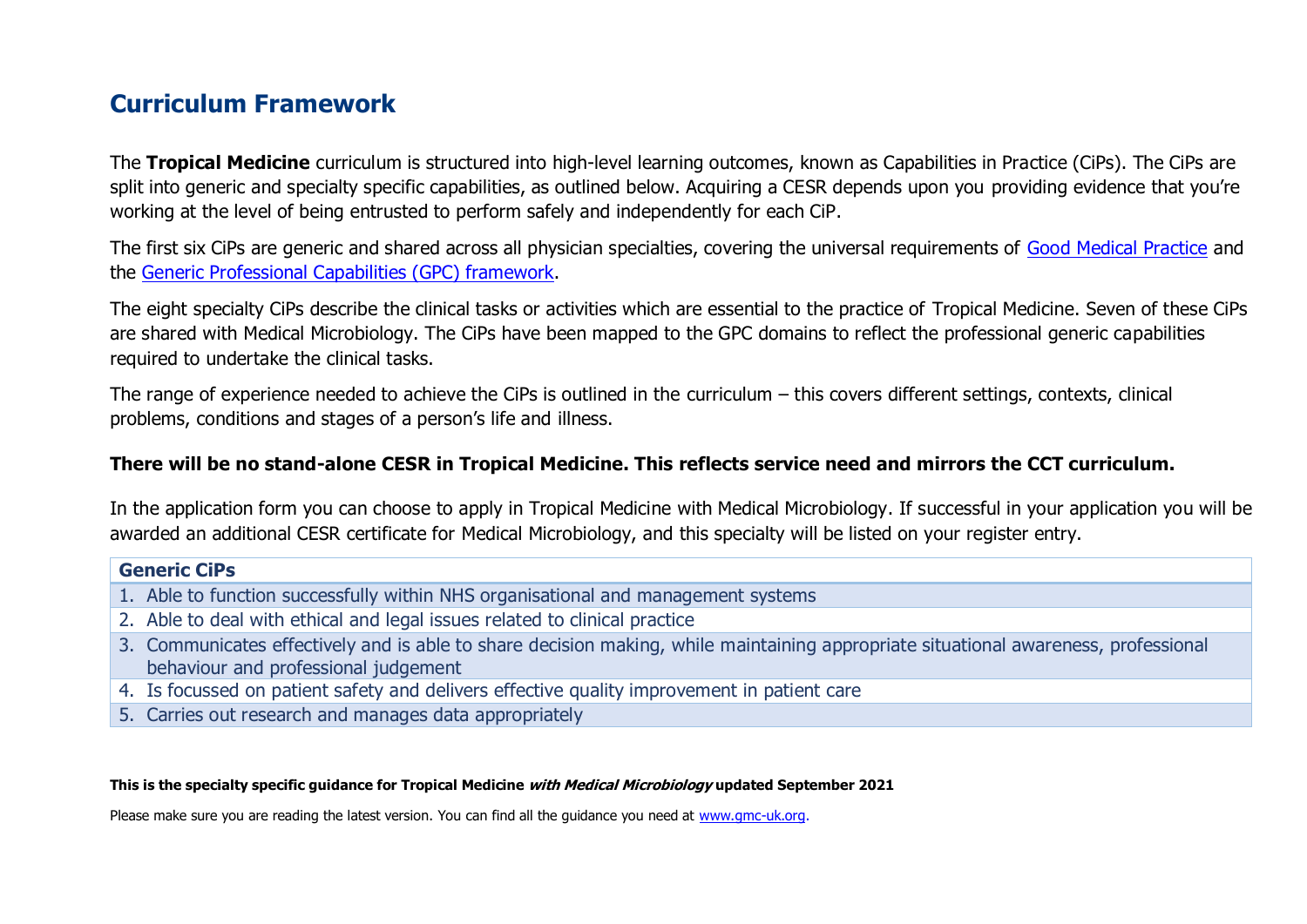#### 6. Acts as a clinical teacher and clinical supervisor

#### **Specialty Specific CiPs**

- 1. Able to provide clinical leadership and support to the laboratory
- 2. Able to use the laboratory service effectively in the investigation, diagnosis and management of infection
- 3. Able to advise on infection prevention, control and immunisation
- 4. Able to manage and advise on important clinical syndromes where infection is in the differential diagnosis
- 5. Able to lead and advise on treatment with and stewardship of antimicrobials
- 6. Providing continuity of care to inpatients and outpatients with suspected or proven infection
- 7. Able to manage and advise on imported infections
- 8. Able to deliver equitable and high quality care in resource poor settings

## **Submitting your evidence**

Please keep the following in mind when gathering your evidence:

- **The evaluators want to see quality, relevant evidence to demonstrate the required CiPs. It's more important to carefully select your** evidence and present it in an organised way, than provide large volumes of minimally relevant evidence
- **•** Triangulated evidence will make a stronger application
- Evidence of your recent practice (i.e. less than five years old) will be given more weight, as it reflects current capabilities
- Your evidence must be legible

All your evidence, other than qualifications you're getting authenticated, **must** be accompanied by a proforma signed by the person who is attesting to the validity and accuracy of your evidence (your verifier). It's very important that you read an explanation of how to do this in our [important notice about evidence.](http://www.gmc-uk.org/doctors/evidence_notice.asp)

#### **This is the specialty specific guidance for Tropical Medicine with Medical Microbiology updated September 2021**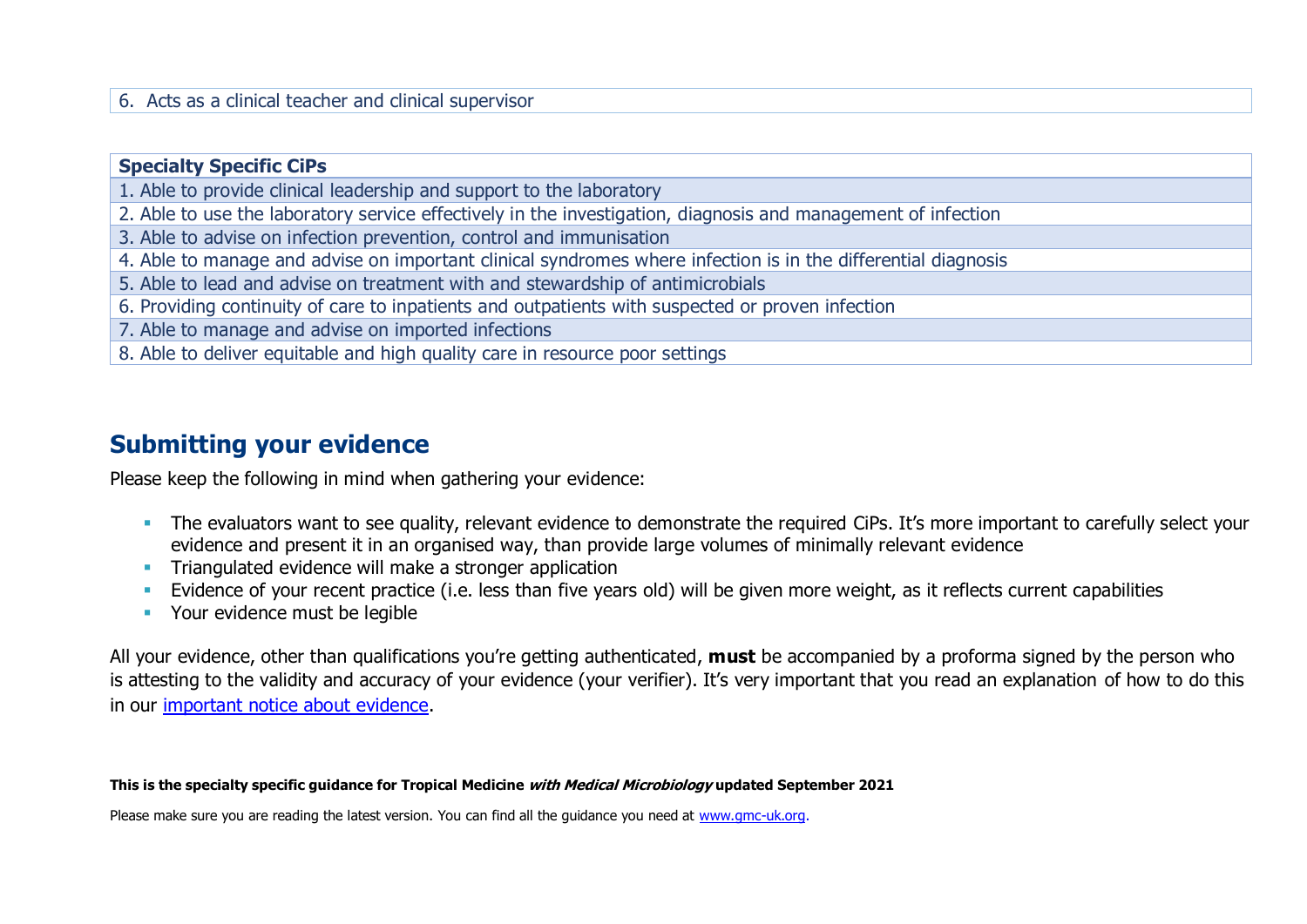You will also need to submit translations of any documents that are not in English. Please ensure the translations you submit meet our [translation requirements.](http://www.gmc-uk.org/doctors/translations.asp)

Your evidence **must** be accurate and may be verified at source should we have any queries or justifiable doubts about the accuracy of your evidence. All evidence submitted will be cross checked against the rest of your application and documents.

#### **Anonymising your evidence**

It is important that you anonymise your evidence before you submit it to us. You **must** remove:

- **E** All patient identifying details
- Details of patients' relatives
- **•** Details of colleagues that you have assessed, written a reference for, or who have been involved in a complaint you have submitted

#### This includes:

- Names (first and last)
- Addresses
- Contact details such as phone numbers or email addresses
- **■** NHS numbers
- Other individual patient numbers
- GMC numbers

The following details **don't** need to be anonymised:

- Gender
- Date of birth

**This is the specialty specific guidance for Tropical Medicine with Medical Microbiology updated September 2021**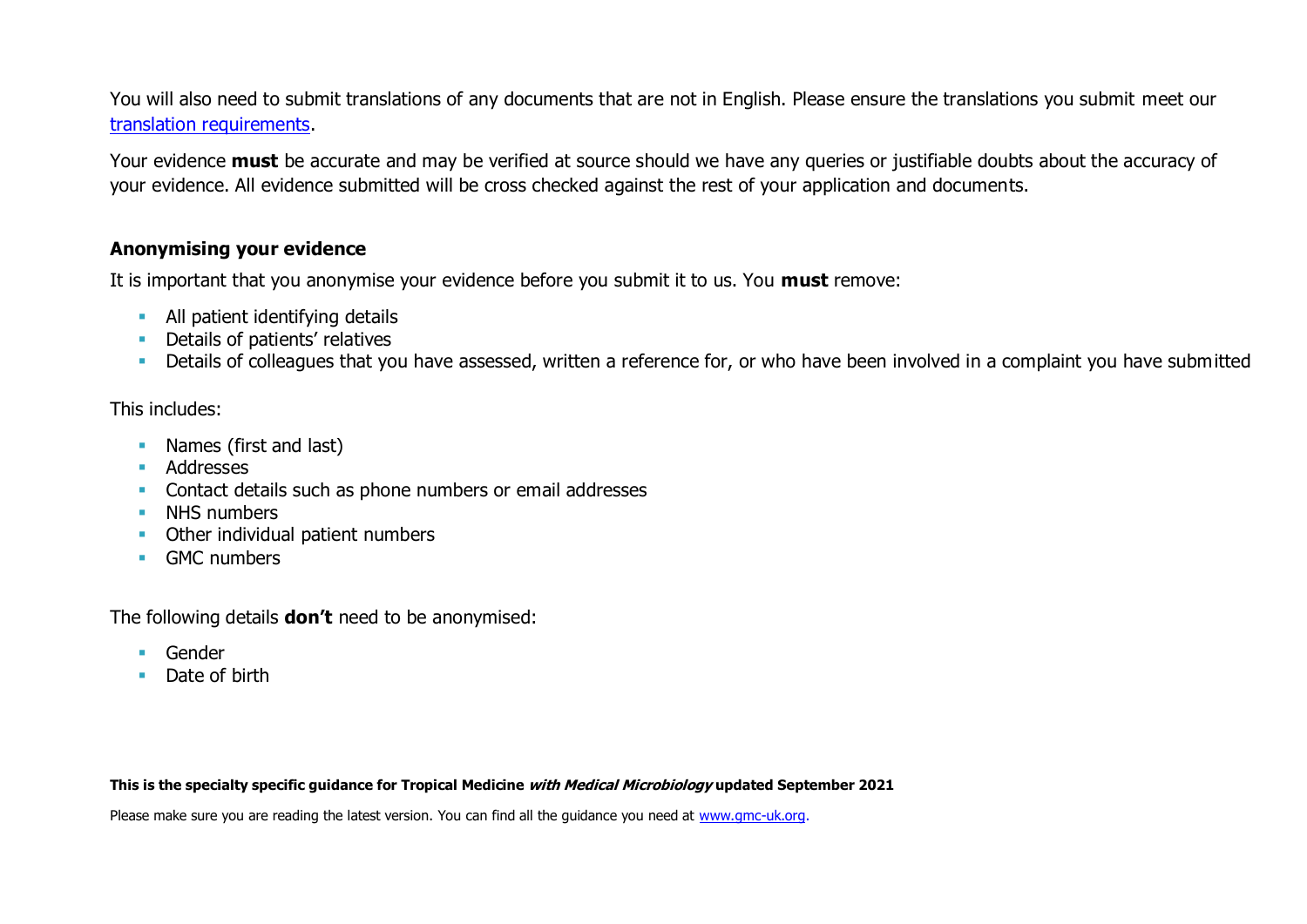It is your responsibility to make sure that your evidence has been anonymised. Evidence which has not been anonymised will be returned to you. More information can be found on our [website.](https://www.gmc-uk.org/registration-and-licensing/join-the-register/registration-applications/cesr-cegpr-application-process/anonymisation)

#### **How much evidence to submit**

**As a general guide, most applications are expected to include around 100 electronically uploaded documents. You must ensure that you follow our guidance on how to present and group your evidence in the online application.**

The total number of documents and assessments presented is less important than the quality of the documents, and the breadth of cases covered. This allows the evaluators to form reliable judgements of performance and capabilities.

This guidance on documents to supply is not exhaustive and you may have alternative evidence. You do not necessarily have to supply every type of evidence listed, but you must submit sufficient evidence to address each of the required learning outcomes and the associated capabilities. We recognise that you may not have all the evidence that is required but it will help us process your application more quickly if you ensure that you only submit evidence that is directly relevant. Triangulation of evidence will strengthen an application, and we recommend that you delay submitting an application until you have achieved this.

Your evidence **must** cover the knowledge, skills and experience to demonstrate the required CiPs in all areas of the curriculum. You should focus on providing **good quality** evidence, rather than quantity. You are advised to review the curriculum and ARCP decision aid to see what is expected from doctors in training in Tropical Medicine and Medical Microbiology in the UK.

You should bear in mind the following points:

- **Evidence should show that you are able to assess and offer a first opinion in any setting and for any age**
- Don't duplicate evidence that is relevant to more than one CiP you should include one copy and list it under each relevant CiP (cross referencing)

#### **This is the specialty specific guidance for Tropical Medicine with Medical Microbiology updated September 2021**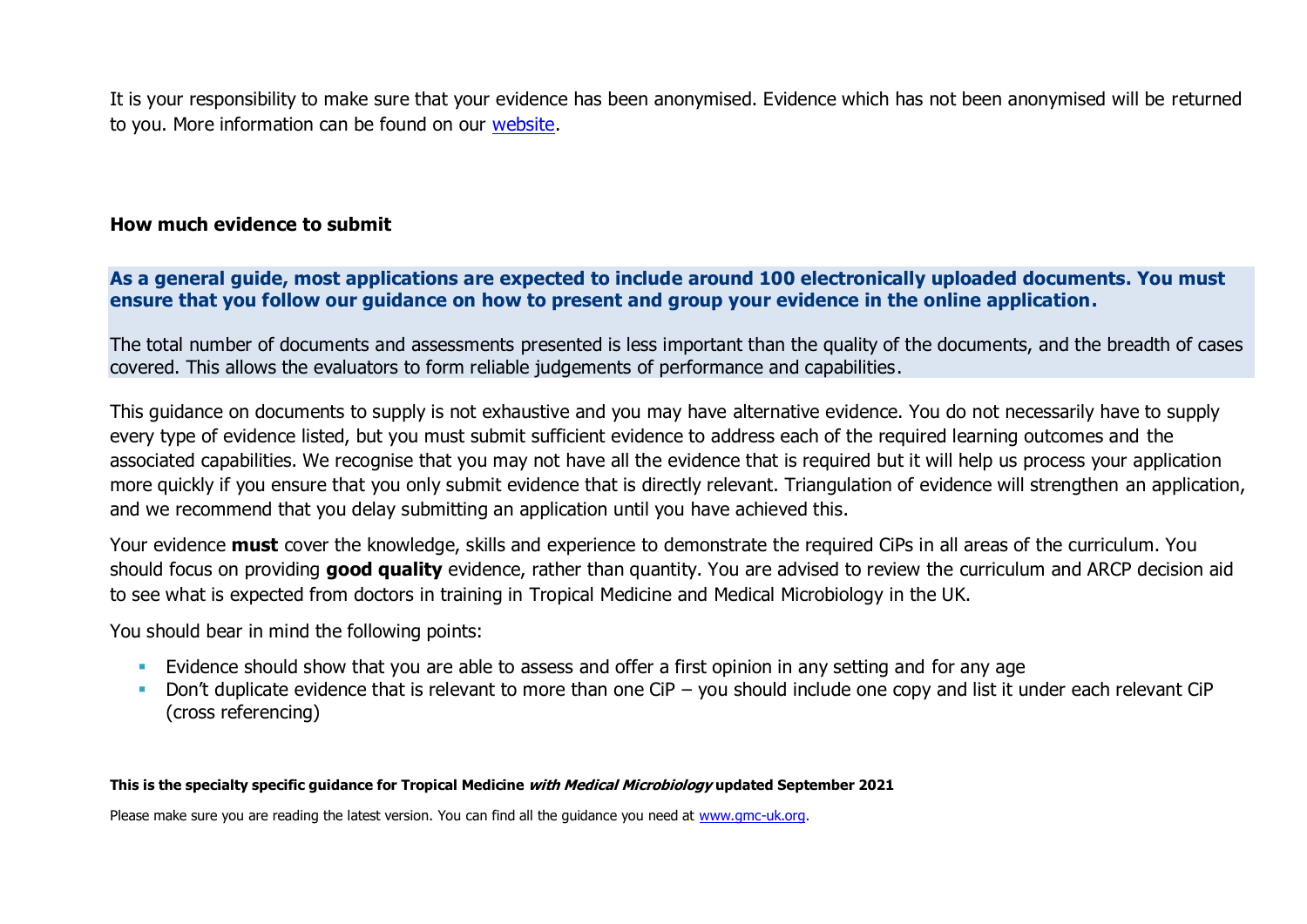- Evidence should only be cross referenced where it adds significant support to a CiP
- **Evidence should be provided from a variety of clinical settings.**

**Our [guidance](https://www.gmc-uk.org/-/media/documents/sat---cesr-cegpr-online-application---user-guide---dc11550_pdf-76194730.pdf) on compiling your evidence will help you to decide what is relevant and what is not. We recommend that you read it carefully.**

#### **Organising your evidence**

Your evidence will need to be organised to reflect the structure of the online application. You need to gather your evidence by CiP and then attach this under the relevant section in your online application.

Please refer to our user quide for information on grouping and uploading your evidence.

Your evidence must be mapped to the curriculum by providing primary evidence for knowledge, skills and qualifications to demonstrate the required CiPs for all areas of the Tropical Medicine and Medical Microbiology curricula. If evidence is missing from any area of the curriculum, your application may be unsuccessful.

You will not be able to compensate for shortfalls in your evidence of training and experience in a particular area, by providing extra evidence in other areas.

# **Tips for a successful application**

In our experience, CESR applications fail because they provide inadequate or poor evidence of current capability covering the entire curriculum. Below are some tips for you to consider when making an application:

**EXECT A** Before submitting an application, you should review the current CCT curriculum in conjunction with this document. A strong CESR application will provide evidence to demonstrate that knowledge, skills and experience are equivalent in both the breadth and level of capability, to that set out in the curriculum.

#### **This is the specialty specific guidance for Tropical Medicine with Medical Microbiology updated September 2021**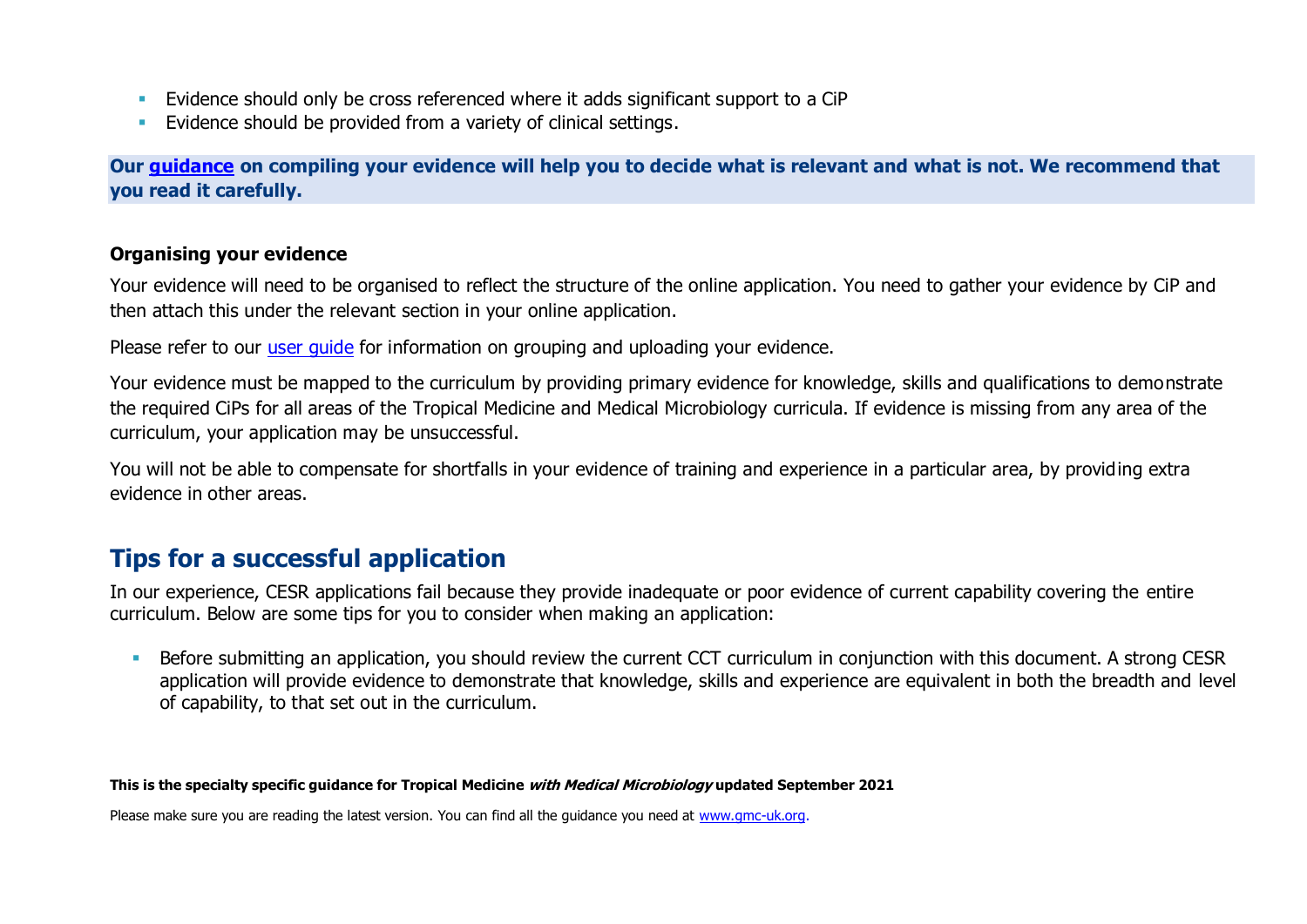- **EXPROVIDE EVIDENCE OF VOUL CUTTENT CAPABILITY** in all areas of the curriculum. This includes the maintenance of CiPs and key skills over the last five years – all evidence should be clearly linked to the CiPs.
- Ensure you have evidence demonstrating core medical knowledge and application of this knowledge in practice to the level of two years of Internal Medicine stage 1 training. To demonstrate core internal medical capabilities, applicants need to provide MRCP (UK) or equivalent evidence of knowledge and evidence showing the application of core skills including outpatient capability. This evidence could include supervised learning events (SLEs) and workplace based assessments (WPBAs) including multisource feedback (MSF). Further guidance can be found below.
- **•** Present your evidence in a clear, logical manner. You should refer to our user guide for advice on how to group, title and upload your evidence.
- Ensure your referees can provide detailed support for your key skills across all (or most) areas of the curriculum and understand the requirements for specialist training and registration in Tropical Medicine in the UK.
- **•** Provide evidence of managing a broad range of patients, as seen daily by Tropical Medicine doctors in the UK.
- **•** Provide evidence of your clinical capability across the range of experience, ages and settings.
- **Ensure your evidence demonstrates you are entrusted to act at consultant level across all of the specialty CiPs.**

**We strongly recommend that you closely match your experiences against the current curriculum and provide evidence of equivalence across all areas.** 

**This is the specialty specific guidance for Tropical Medicine with Medical Microbiology updated September 2021**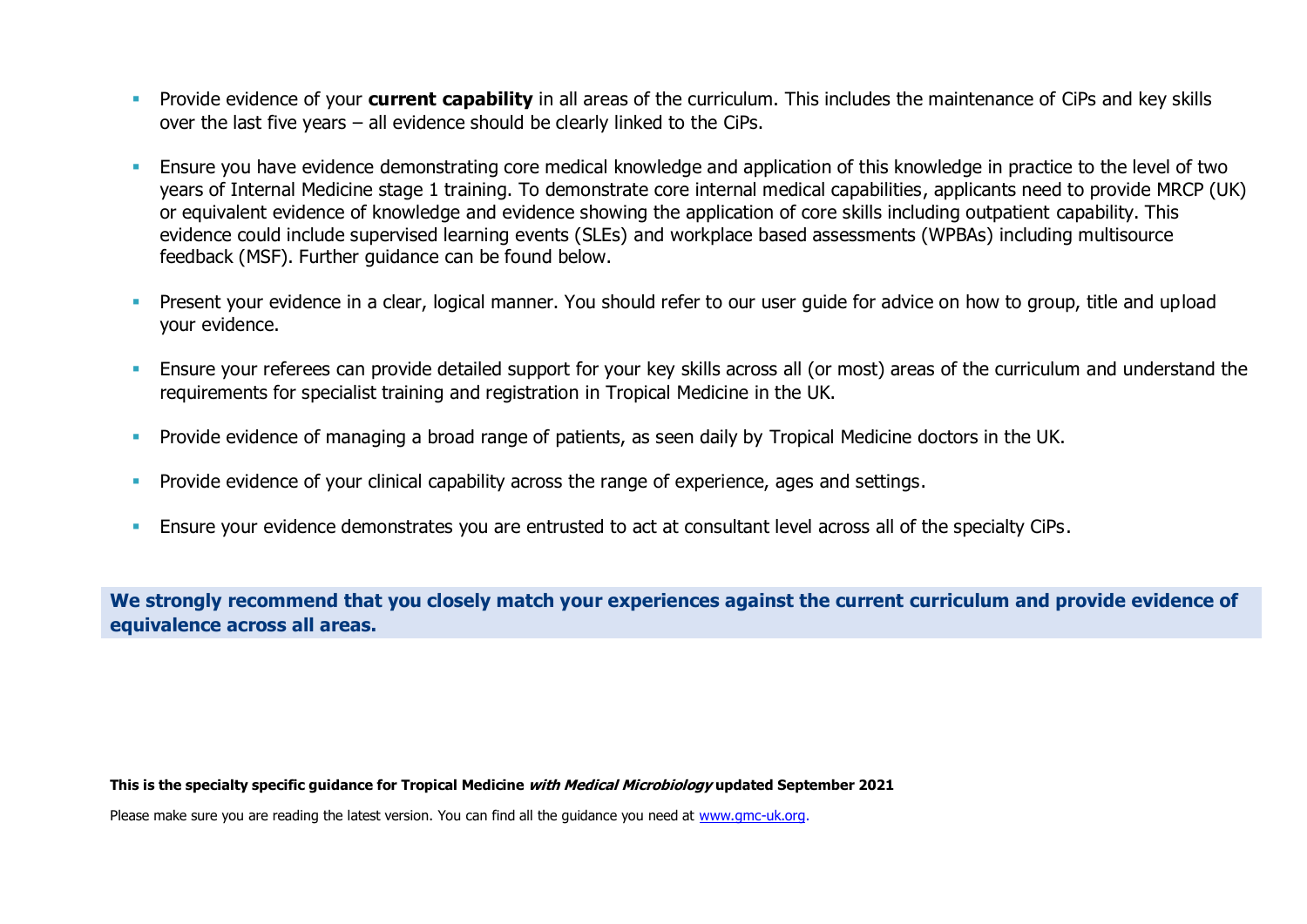# **How your evidence can be used to demonstrate key capabilities in different CiPs**

You will notice that some of the suggested evidence is listed more than once. This is because these documents are relevant to more than one CiP. For example, MSF can be used to demonstrate competence in most CiPs – therefore, you can use the same MSF to demonstrate the required capability across several CiPs

If you have a document that is relevant to more than one CiP, don't include multiple copies of it. Instead, provide one copy and list it in your application under each relevant CiP, stating that the document is located elsewhere, and you'd like to cross reference it.

Below is a list of evidence that are relevant to most CiPs – it is by no means exhaustive, and you are encouraged to submit a variety of evidence.

**A description of the assessments below, together with template forms, can be found on the [JRCPTB website](https://www.jrcptb.org.uk/assessment/workplace-based-assessment)**

| <b>Evidence /</b><br>requirement                                           | <b>About</b>                                                                                                                                    | <b>Minimum</b><br>expectation                          |  |  |
|----------------------------------------------------------------------------|-------------------------------------------------------------------------------------------------------------------------------------------------|--------------------------------------------------------|--|--|
|                                                                            | <b>Supervised Learning Events (SLEs)</b>                                                                                                        |                                                        |  |  |
| <b>Acute Care</b><br><b>Assessment Tool</b><br>(ACAT)<br><b>Case-based</b> | These should have been undertaken with a consultant and should cover a range of<br>Tropical Medicine and Medical Microbiology cases and topics. | $12 - 14$ of each type<br>completed in last 2<br>years |  |  |
| discussion (CbD)<br>mini-clinical<br>evaluation<br>exercise (mini-<br>CEX) |                                                                                                                                                 |                                                        |  |  |

#### **This is the specialty specific guidance for Tropical Medicine with Medical Microbiology updated September 2021**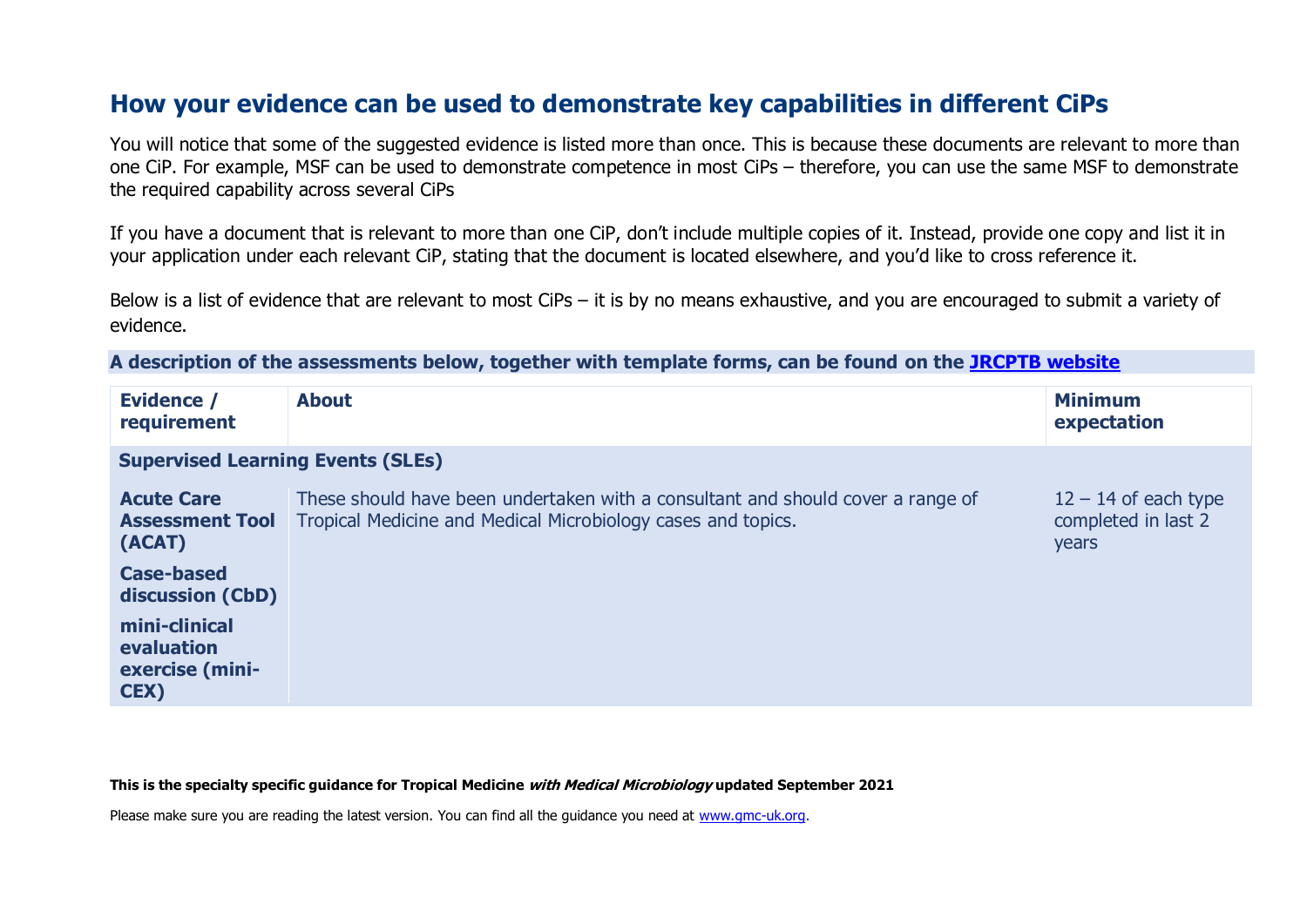| <b>Workplace Based Assessments (WPBAs)</b>                                                  |                                                                                                                                                                                                                                                                                                                                                                                                                                                       |                                  |
|---------------------------------------------------------------------------------------------|-------------------------------------------------------------------------------------------------------------------------------------------------------------------------------------------------------------------------------------------------------------------------------------------------------------------------------------------------------------------------------------------------------------------------------------------------------|----------------------------------|
| <b>Evaluation of</b><br>clinical events<br>(ECE)                                            | Examples include clinicopathological evaluation and reporting of diagnostic material,<br>presentation of a case at a multidisciplinary team meeting, or contributing to quality<br>assurance and audit processes in both clinical and laboratory settings.                                                                                                                                                                                            | 12                               |
| <b>Direct</b><br><b>Observation of</b><br><b>Procedural Skills</b><br>(DOPS)                | To cover the range of laboratory based procedures.                                                                                                                                                                                                                                                                                                                                                                                                    | 12                               |
| <b>Quality</b><br><b>Improvement</b><br><b>Project</b><br><b>Assessment Tool</b><br>(QIPAT) | Can be used to demonstrate active involvement in service audit or development projects.                                                                                                                                                                                                                                                                                                                                                               | 1 completed in last 12<br>months |
| <b>Patient Survey</b><br>(PS)                                                               | Formal patient feedback is strong evidence as it's an anonymous feedback exercise. It<br>should include approximately 15 patients. The JRCPTB has a template available on their<br>website. A reflective entry reflecting on the survey must be made.<br>Alternative evidence could include:<br>• Thank you letters/cards from patients<br>• Statements from referees<br>• Testimonial letters from colleagues<br>• Feedback from patients/colleagues | 1 completed in last 12<br>months |
|                                                                                             |                                                                                                                                                                                                                                                                                                                                                                                                                                                       |                                  |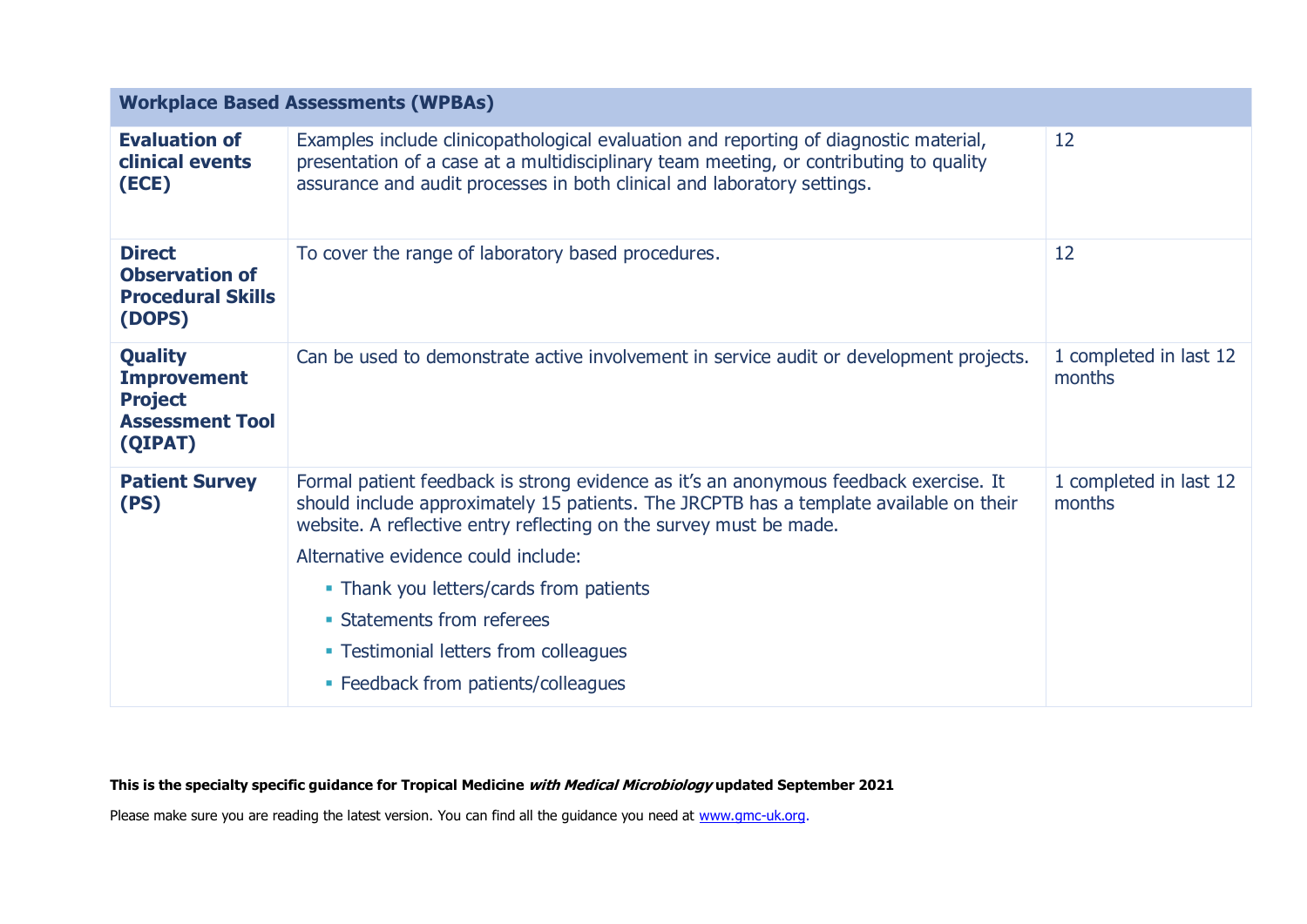| <b>Teaching</b><br>observation (TO)               | At least one should be completed by a consultant in the specialty.                                                                                                                                                                                                                                                                                                                                                                                                                                                                                                                                                                                                                                                                                                                                                                                                                                                                                                                   | 1 completed in last 12<br>months                                 |
|---------------------------------------------------|--------------------------------------------------------------------------------------------------------------------------------------------------------------------------------------------------------------------------------------------------------------------------------------------------------------------------------------------------------------------------------------------------------------------------------------------------------------------------------------------------------------------------------------------------------------------------------------------------------------------------------------------------------------------------------------------------------------------------------------------------------------------------------------------------------------------------------------------------------------------------------------------------------------------------------------------------------------------------------------|------------------------------------------------------------------|
| <b>Multi Source</b><br><b>Feedback (MSF)</b>      | MSF is a strong piece of evidence as it is an anonymous feedback exercise.<br>1 completed in last 12<br>months<br>Minimum of one in the year before the application has been submitted $-$ any available<br>from the last five years should also be submitted.<br>MSF should include approximately 15 colleagues, and not more than four should be<br>doctors.                                                                                                                                                                                                                                                                                                                                                                                                                                                                                                                                                                                                                       |                                                                  |
| <b>Other evidence</b>                             |                                                                                                                                                                                                                                                                                                                                                                                                                                                                                                                                                                                                                                                                                                                                                                                                                                                                                                                                                                                      |                                                                  |
| To be included in<br>the portfolio of<br>evidence | <b>- Appraisal</b> is good evidence of engaging with systems, processes and mandatory<br>requirements and demonstrates performance (clinical and non-clinical)<br>• Reflective diaries/ evidence of self-reflection<br><b>Supervisor report</b> reports from trainers and supervisors are important evidence to<br>affirm and support capabilities and performance in both clinical and non-clinical<br>activities. JRCPTB provides a Multiple Consultant Report (MCR) template for the<br>purpose of these reports of which there should be four in the last 12 months.<br><b>- Logbooks</b> must cover the last five years and show the type of procedures you<br>performed and your role in the procedure<br><b>Training events</b> (courses, study days, meetings) over the last five years<br><b>Evidence of seeing patients</b> over the last five years covering a range of settings,<br>referral contexts, conditions, stages of illness, ages<br><b>Academic activities</b> | 4 completed in the last<br>12 months (e.g.<br>MCR <sub>S</sub> ) |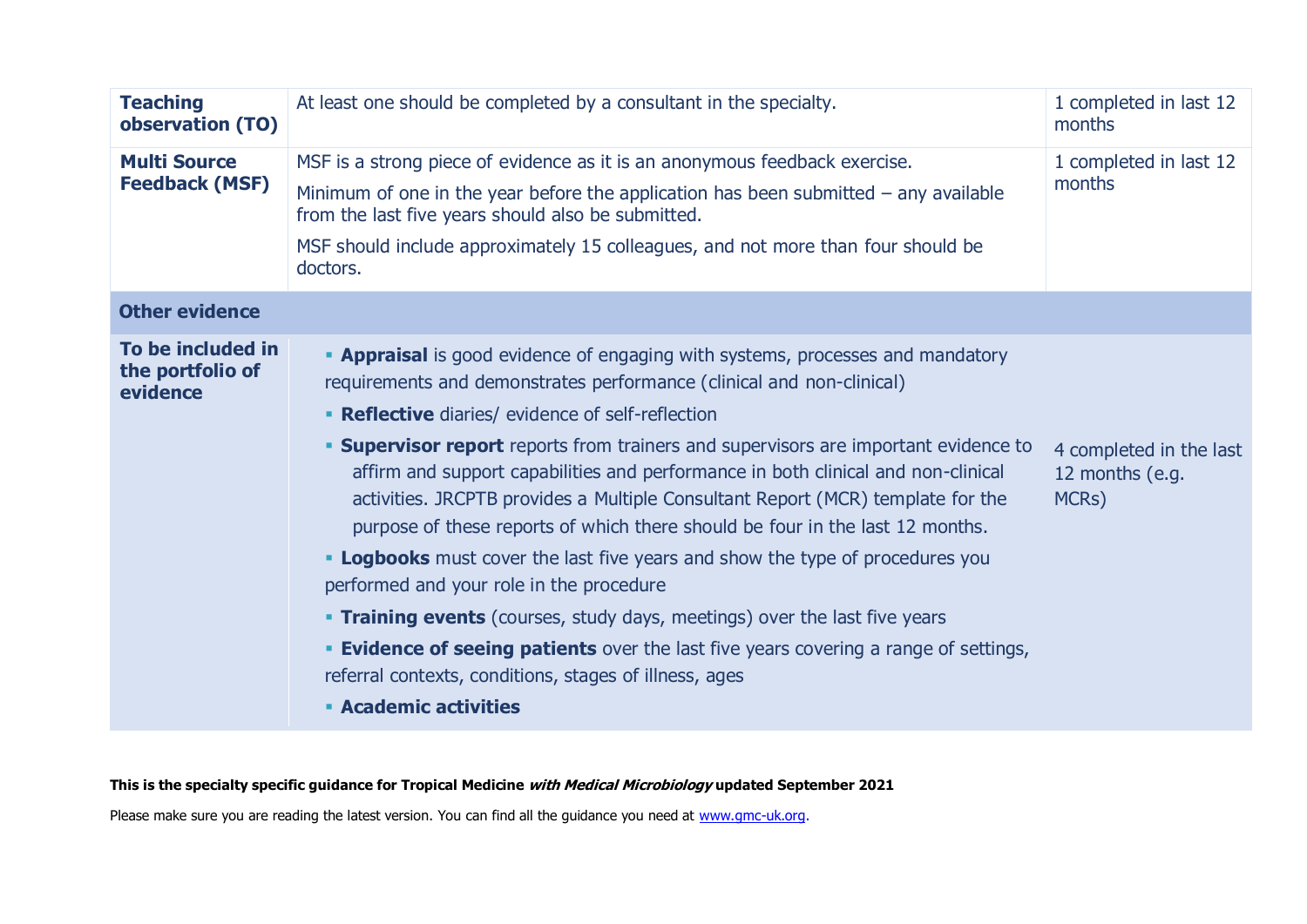|                                                                         | <b>• Management activities</b><br><b>Structured reports</b>                                                                                                                                                                                                                                                                                                                                                                                                                                             |
|-------------------------------------------------------------------------|---------------------------------------------------------------------------------------------------------------------------------------------------------------------------------------------------------------------------------------------------------------------------------------------------------------------------------------------------------------------------------------------------------------------------------------------------------------------------------------------------------|
| <b>Continuing</b><br><b>Professional</b><br><b>Development</b><br>(CPD) | CPD represents the acquisition and maintenance of knowledge, skills and key skills.<br>Courses you may want to provide evidence of include:<br>Life support<br><b>Teaching</b><br>Simulation<br>$\mathcal{L}_{\mathcal{A}}$<br>Management<br>Research methodology<br><b>Business</b><br><b>In</b><br>Communication<br>Education<br>$\blacksquare$<br>Examples of evidence could include a personal, reflective diary of learning achievements,<br>in addition to detailed evidence of courses attended. |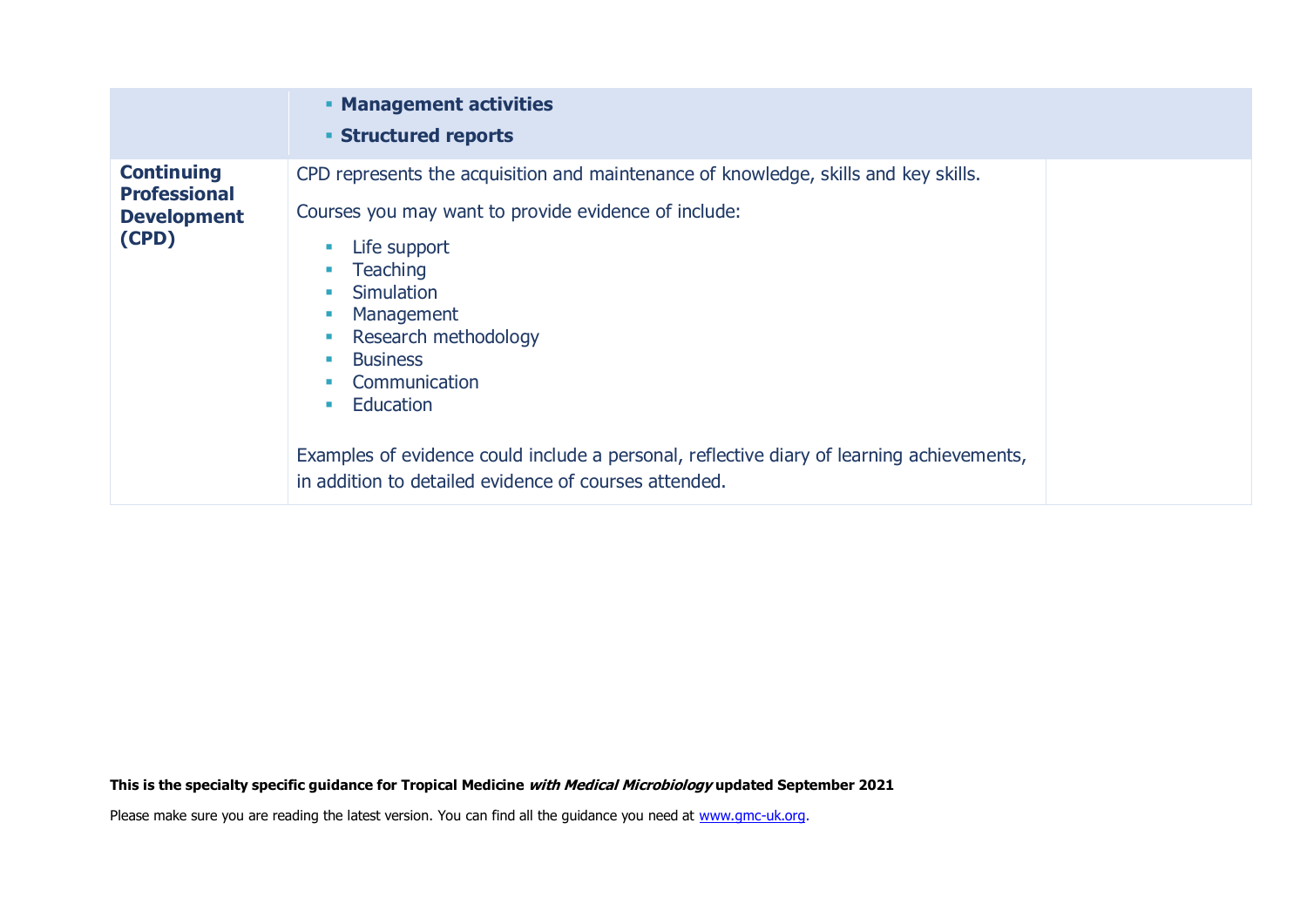# **Evidence of training and qualifications**

Substantial primary evidence for any previous training towards a medical qualification should **only** be submitted if the training is directly relevant to your CESR capabilities **and** dates from the past five years. Otherwise, certificates of completion are sufficient evidence of training.

| <b>Primary medical qualification</b><br>(PMQ) | If you hold full registration with us, you do not need to submit your PMQ as we saw it when we<br>assessed your application for registration.<br>If you do not hold registration, you will need to have your PMQ independently verified by ECFMG<br>before we can grant you full registration with a licence to practise.<br>You can find out more about primary source verification on our website.<br>You only need to get your PMQ verified by ECFMG. The rest of your evidence should be verified in<br>line with our guidance. |
|-----------------------------------------------|-------------------------------------------------------------------------------------------------------------------------------------------------------------------------------------------------------------------------------------------------------------------------------------------------------------------------------------------------------------------------------------------------------------------------------------------------------------------------------------------------------------------------------------|
| <b>Specialist medical</b><br>qualification(s) | Please provide an <b>authenticated copy</b> of any specialist medical qualifications you hold.<br>Evidence of completion of full <b>MRCP(UK)</b> or equivalent.                                                                                                                                                                                                                                                                                                                                                                     |
|                                               | If the applicant does not hold the required MRCP(UK) examination they must provide a robust<br>portfolio of evidence of knowledge of the breadth and depth of the curriculum or equivalent<br>evidence of knowledge and clinical skills.                                                                                                                                                                                                                                                                                            |
|                                               | Applicants must provide evidence of success in the Fellowship of the Royal College of Pathologists<br>(FRCPath parts 1 & 2). If the applicant does not hold the required FRCPath examinations they                                                                                                                                                                                                                                                                                                                                  |

**This is the specialty specific guidance for Tropical Medicine with Medical Microbiology updated September 2021**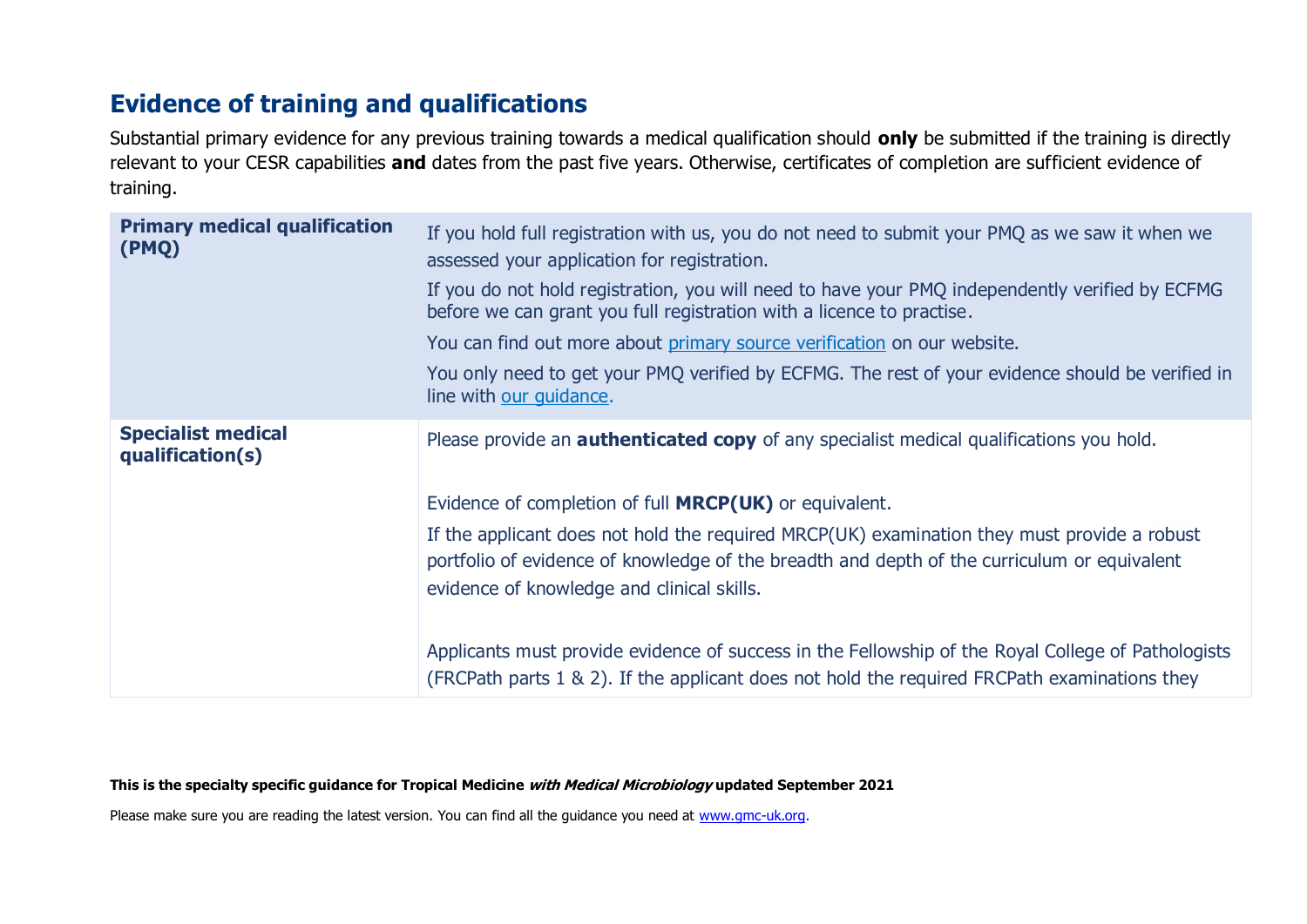|                                   | must provide a robust portfolio of evidence of knowledge of the breadth and depth of the<br>curriculum or equivalent evidence of knowledge.                                                                                                                                                                                        |
|-----------------------------------|------------------------------------------------------------------------------------------------------------------------------------------------------------------------------------------------------------------------------------------------------------------------------------------------------------------------------------|
|                                   | It is recommended that applicants have passed the Diploma in Tropical Medicine and<br>Hygiene (DTM&H) and the Diploma of HIV Medicine examinations.                                                                                                                                                                                |
|                                   | There are no qualifications from outside Europe that enable automatic entry to the Specialist<br>Register in any specialty. An evaluation is made based on an applicant's whole career and<br>therefore two applicants with the same qualifications but different training and/or experience may<br>not receive the same decision. |
|                                   | If your specialist medical qualification is from outside the UK, please ensure that you provide the<br>following evidence in addition to your qualification:<br>Training curriculum or examination syllabus<br>$\Omega$<br>Formal period assessments completed during training (these may be older than 5 years)<br>$\circ$        |
| <b>Recent specialist training</b> | If you have worked in posts approved for a specialist training programme for a relevant<br>qualification outside the UK in the past five years, please provide an <b>authenticated copy</b> of the<br>curriculum or syllabus that was in place when you undertook your training.                                                   |
|                                   | If a formal curriculum or syllabus (including assessment methods) is not available please provide a<br>letter from the awarding body outlining the content of the training programme or examination.                                                                                                                               |
|                                   | You must provide evidence of formal periodic assessment during your training. This evidence must<br>have been completed at the time the training was undertaken (if it is completed retrospectively<br>less weight will be given to the information provided). If you do not supply formal assessment                              |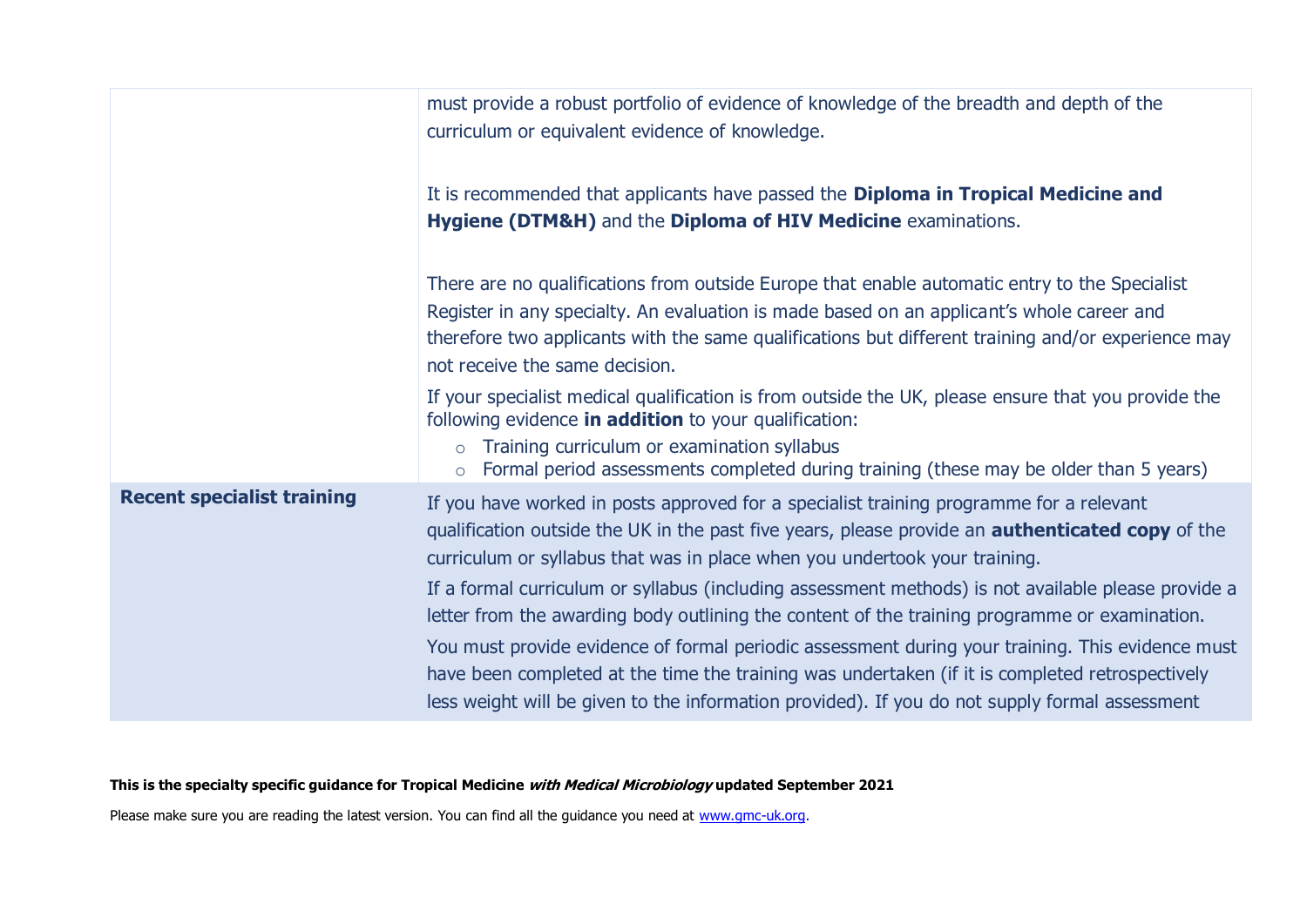|                                        | documents, the curriculum must demonstrate how you were assessed. A detailed letter of<br>verification from an educational supervisor would satisfy this requirement.<br>If areas for development were highlighted, please provide evidence to demonstrate that you have<br>subsequently addressed them.<br>If you have undertaken approved specialty training towards a CCT or CESR(CP) in these specialties<br>in the UK in the past five years, you should provide a copy of your ARCPs. |
|----------------------------------------|---------------------------------------------------------------------------------------------------------------------------------------------------------------------------------------------------------------------------------------------------------------------------------------------------------------------------------------------------------------------------------------------------------------------------------------------------------------------------------------------|
| <b>Specialist registration outside</b> | Please provide an <b>authenticated copy</b> of details of the registration requirements of that                                                                                                                                                                                                                                                                                                                                                                                             |
| the UK                                 | authority.                                                                                                                                                                                                                                                                                                                                                                                                                                                                                  |
| <b>Other relevant qualifications</b>   | You may include postgraduate qualifications if they are relevant to associated capabilities e.g.                                                                                                                                                                                                                                                                                                                                                                                            |
| and certificates                       | teaching, management, research methodology. Please provide copies of certificates.                                                                                                                                                                                                                                                                                                                                                                                                          |
|                                        | Applicants will be required to provide evidence of completing a <b>Diploma of Tropical Medicine</b><br>and Hygiene (DTM&H) course or equivalent.                                                                                                                                                                                                                                                                                                                                            |

# **Evidence of employment in posts and duties (including training posts)**

| <b>Employment letters and</b><br>contracts of employment | The information in these letters and contracts <b>must</b> match your CV. They will confirm the<br>following: |
|----------------------------------------------------------|---------------------------------------------------------------------------------------------------------------|
|                                                          | dates you were in post                                                                                        |
|                                                          | post title, grade, training                                                                                   |

**This is the specialty specific guidance for Tropical Medicine with Medical Microbiology updated September 2021**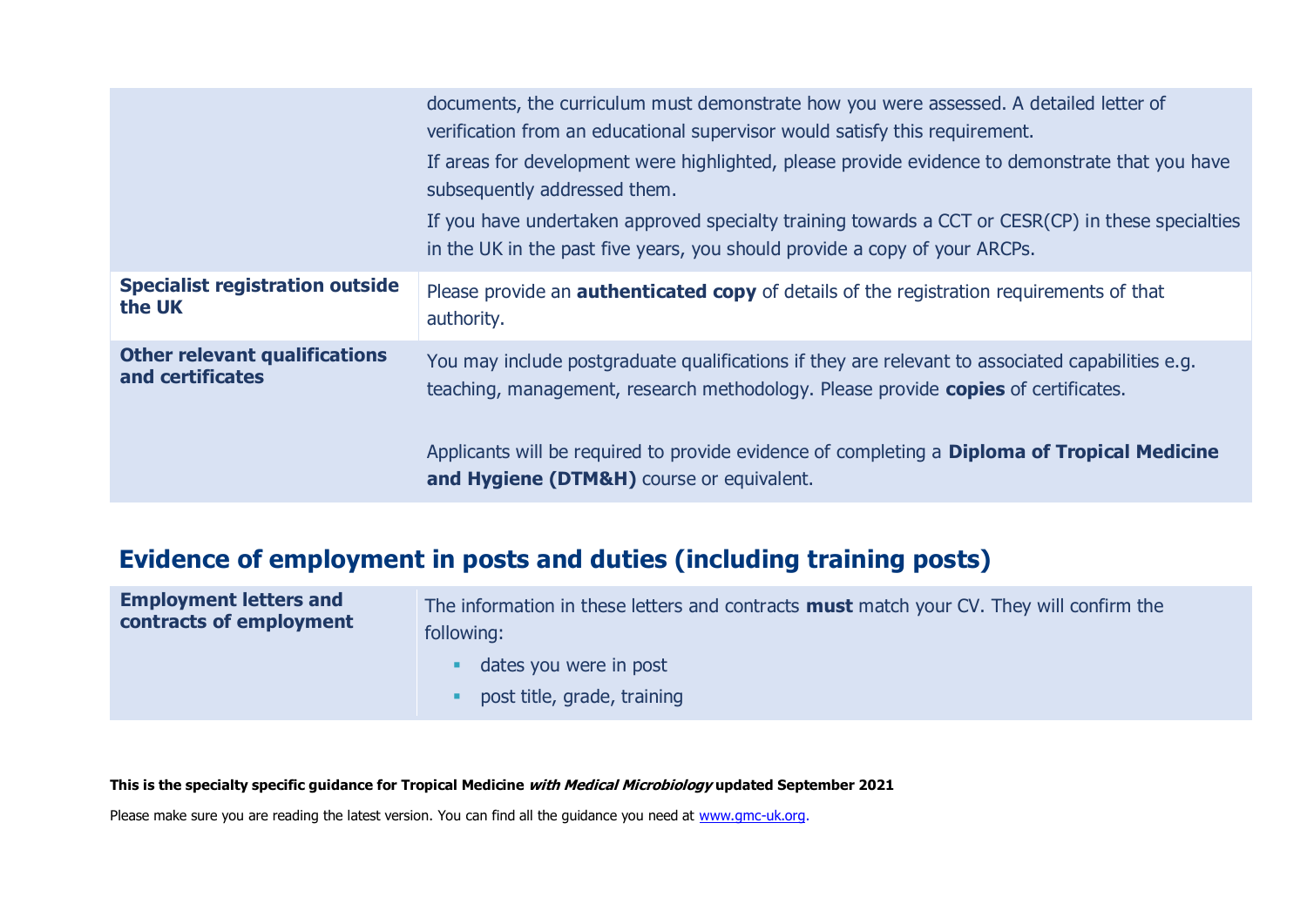|                                                         | type of employment: permanent, fixed term, or part time (including percentage of whole<br>time equivalent)                                                                                                                                                                                                                                                                                                                                                                                             |
|---------------------------------------------------------|--------------------------------------------------------------------------------------------------------------------------------------------------------------------------------------------------------------------------------------------------------------------------------------------------------------------------------------------------------------------------------------------------------------------------------------------------------------------------------------------------------|
| <b>Job descriptions</b>                                 | These <b>must</b> match the information in your CV. They will confirm the following:<br>your position within the structure of your department<br>٠<br>your post title<br>$\mathbb{R}^n$<br>your clinical and non-clinical commitment<br>$\mathcal{L}_{\mathcal{A}}$<br>your involvement in teaching or training.<br>$\mathcal{L}_{\mathcal{A}}$                                                                                                                                                        |
| <b>Rotas</b>                                            | You must provide samples of your rotas from the last three years. These should demonstrate your<br>weekly clinical and non-clinical activities. For example, if you worked a 1:8 rota, you should submit<br>eight consecutive weeks' rota to represent that placement.                                                                                                                                                                                                                                 |
| <b>Departmental/ Unit annual</b><br>caseload statistics | You should provide departmental and unit caseload statistics, activity data, range and scope of<br>work undertaken in a placement from the last three years.                                                                                                                                                                                                                                                                                                                                           |
| <b>Appraisal</b>                                        | Those working in an NHS or managed environment should submit evidence of annual appraisals. A<br>revalidation or appraisal portfolio would be appropriate (if it is completed retrospectively less<br>weight will be given to the information provided).<br>For non-training posts you should provide evidence of ongoing evaluation of your performance.<br>This may take the format of formal appraisals by the department head or line manager (clinical<br>director, medical director, professor). |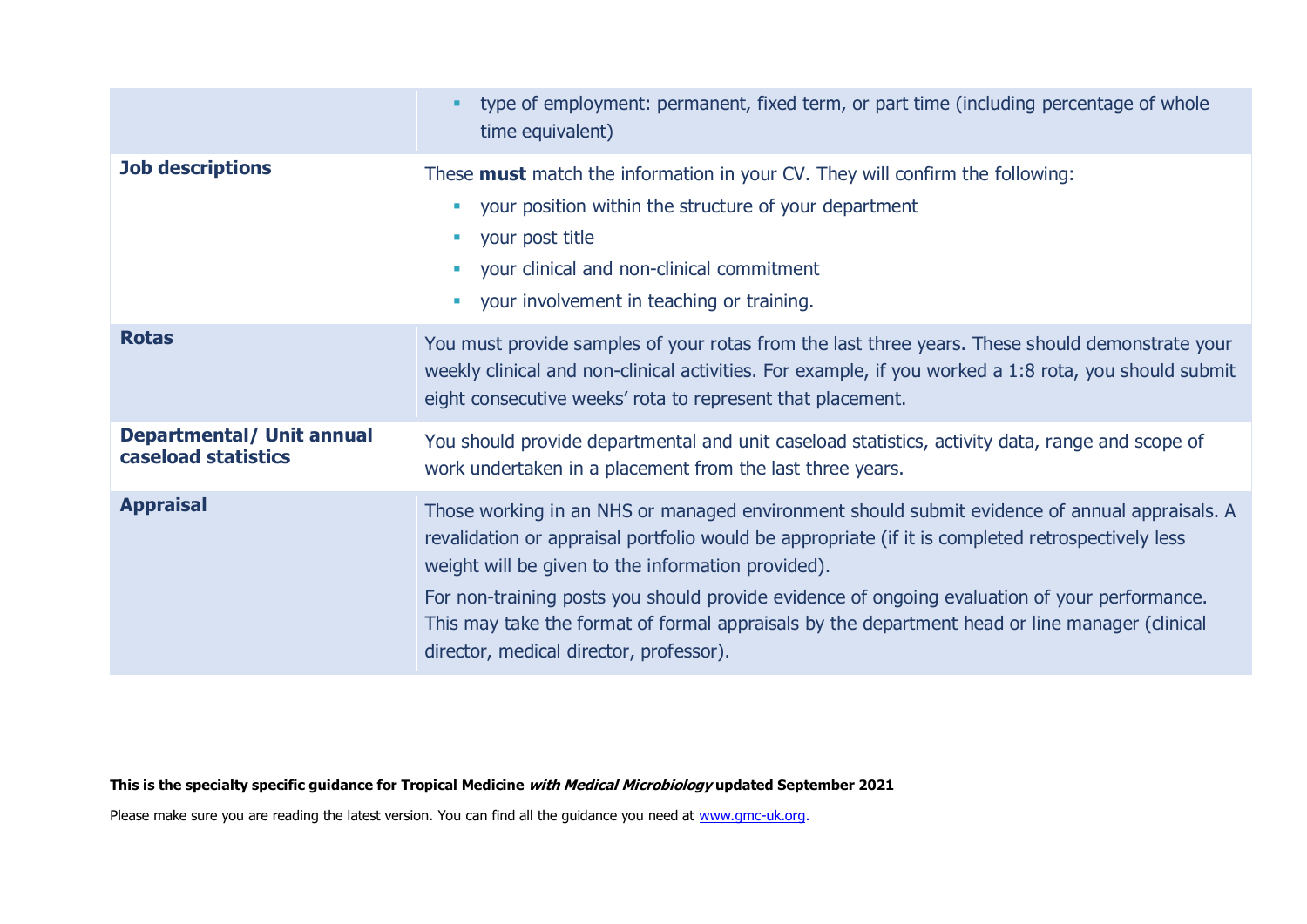For those applicants working in independent practice it is recommended that at least one employer. Appraisal is undertaken and summary documentation of this submitted with the application.

Where an applicant is not based in the UK alternative forms of appraisal are strongly advised. Alternative evidence may include letters (written at the time) commenting on your performance. In addition, where no formal appraisal or assessment forms are available you must provide information on the method of career review or progression.

**This is the specialty specific guidance for Tropical Medicine with Medical Microbiology updated September 2021**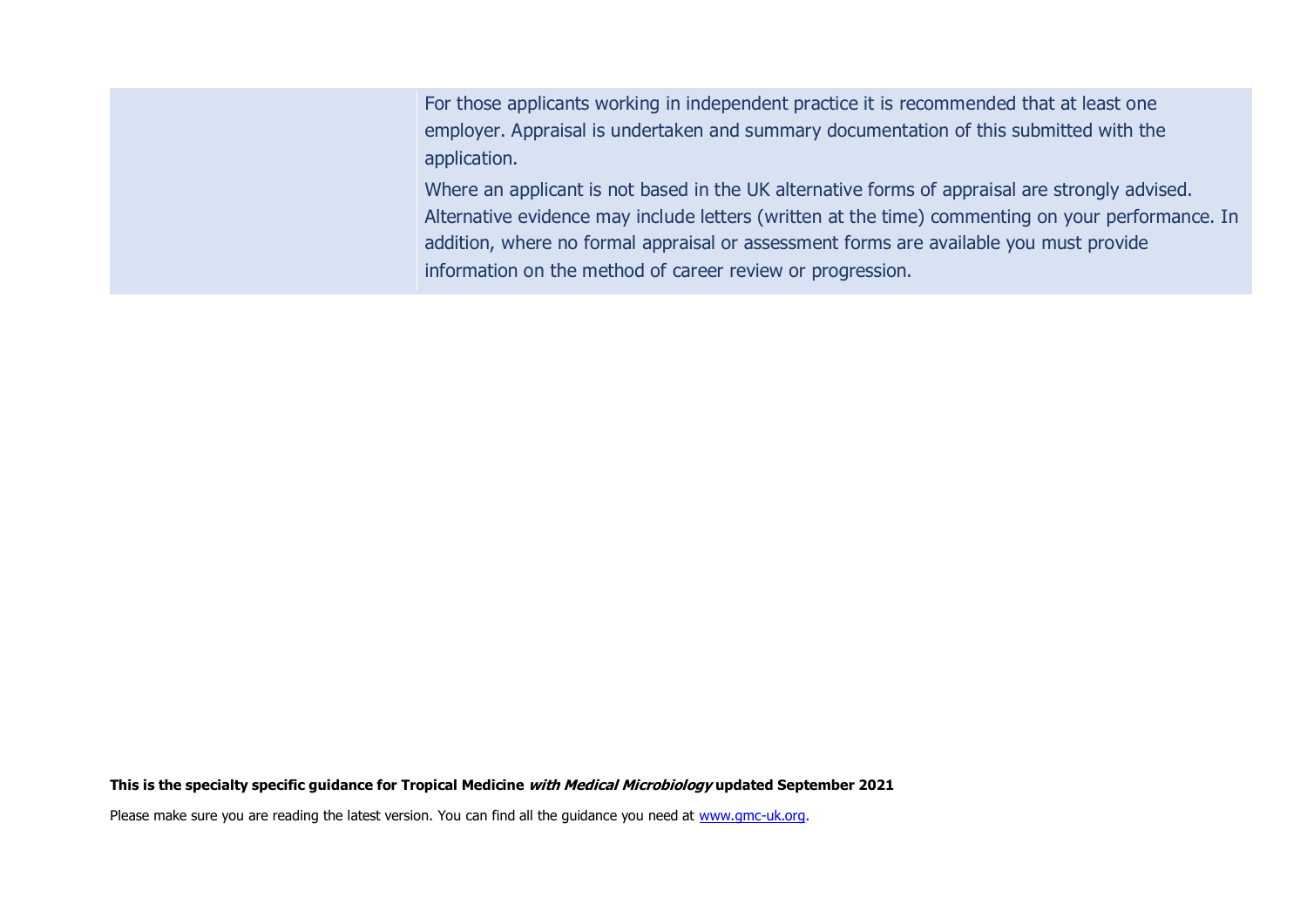#### **Generic CiPs**

The suggested documentation is given below each CiP and the overall numbers expected are given in the section above. Each piece of evidence can support more than one CiP and you should cross reference

### **CiP 1: Able to function successfully within NHS organisational and management systems**

#### **Key skills:**

- Aware of, and adheres to, the GMC professional requirements
- Aware of public health issues including population health, social determinants of health and global health perspectives
- **•** Demonstrates effective clinical leadership
- **Demonstrates promotion of an open and transparent** culture
- Keeps up to date through learning and teaching
- **Demonstrates engagement in career planning**
- **•** Demonstrates capabilities in dealing with complexity and uncertainty
- Aware of the role and processes for commissioning
- Aware of the need to use resources wisely

#### **Suggested documentation:**

- Reports from consultants who have worked with you, such as the Multiple Consultant Report (MCR)
- Feedback from a variety of clinical and non-clinical colleagues who have worked with you, such as the Multisource Feedback (MSF)
- Evidence of taking an active role in governance structures, including service development. This may, for example, include the minutes of meetings for governance and unit management in which the applicant has been involved, MDT meetings, and any documented service development initiatives such as QIPAT.

#### **This is the specialty specific guidance for Tropical Medicine with Medical Microbiology updated September 2021**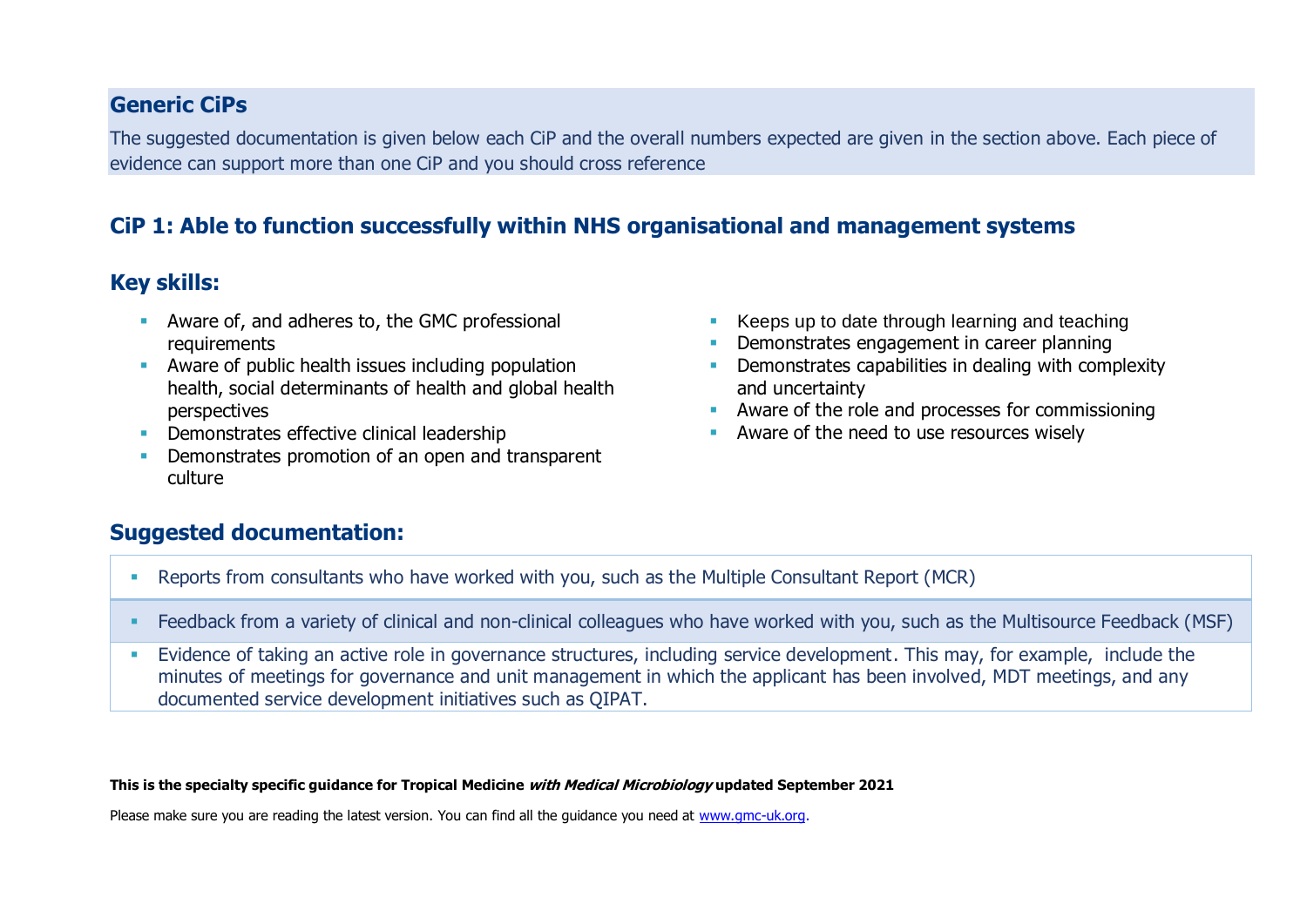### **CiP 2: Able to deal with ethical and legal issues related to clinical practice**

### **Key skills:**

- **EXECT** Aware of national legislation and legal responsibilities, including safeguarding vulnerable groups
- Behaves in accordance with ethical and legal requirements
- **•** Demonstrates ability to offer apology or explanation when appropriate
- **•** Demonstrate ability to lead the clinical team in ensuring that ethical and legal factors are considered openly and consistently

### **Suggested documentation:**

- Reports from consultants who have worked with you, such as the Multiple Consultant Report (MCR), end of placement and appraisal reports
- Feedback from a variety of clinical and non-clinical colleagues who have worked with you, such as the Multisource Feedback (MSF)
- Evidence of ability to assess the mental capacity of patients to make healthcare decisions. Evidence could include:
	- Reflections on cases where you had to assess a patient's mental capacity
- Evidence of involvement in making best interests' decisions, such as:
	- Notes
	- Letters
	- Meeting minutes

#### **This is the specialty specific guidance for Tropical Medicine with Medical Microbiology updated September 2021**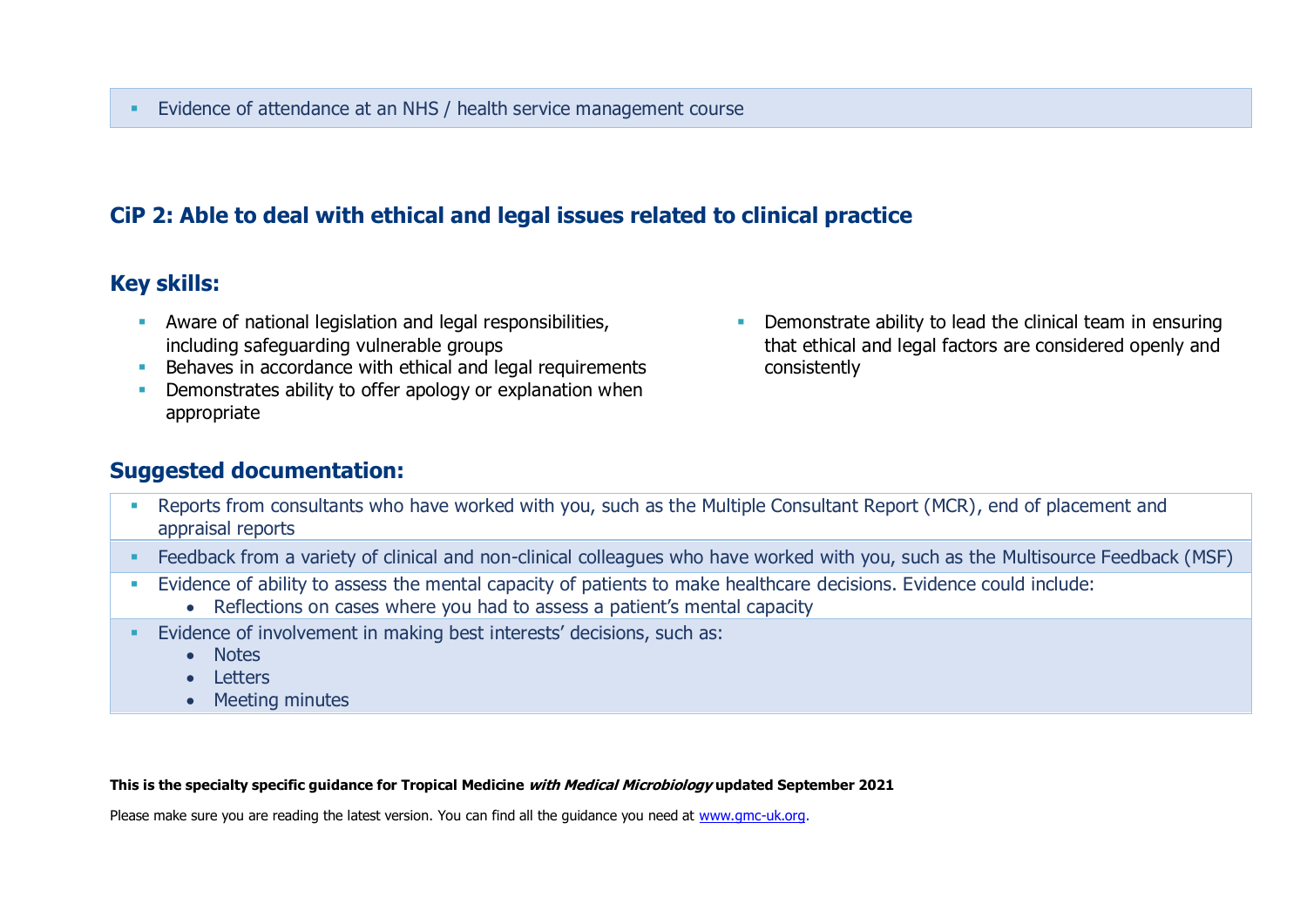- Awareness of relevant legislation, including mental capacity legislation by completion of an online training course, for example:
	- eLfH Mental Capacity Act:<https://www.e-lfh.org.uk/programmes/mental-capacity-act/>
	- CPD Online Mental Capacity Act:<https://cpdonline.co.uk/course/mental-capacity-act/>
	- SCIE Mental Capacity Act:<https://www.scie.org.uk/e-learning/mca>

### **CiP 3: Communicates effectively and is able to share decision making, while maintaining appropriate situational awareness, professional behaviour and professional judgement**

### **Key skills:**

- **EXECOMMUNICATELY COMMUNICATES** clearly with patients and carers in a variety of settings
- **EXECOMMUNICATES Effectively with clinical and other** professional colleagues
- **EXECUTE:** Identifies and manages barriers to communication (e.g. cognitive impairment, speech and hearing problems, capacity issues)
- Demonstrates effective consultation skills including effective verbal and non-verbal interpersonal skills
- **EXECUTE:** Shares decision making by informing the patient, prioritising the patient's goals and wishes, and respecting the patient's beliefs, concerns and expectations
- Shares decision making with children and young people
- Applies management and team working skills appropriately, including influencing, negotiating, reassessing priorities and effectively managing complex, dynamic situations

### **Suggested documentation:**

▪ Reports from consultants who have worked with you, such as the Multiple Consultant Report (MCR), end of placement and appraisal reports

#### **This is the specialty specific guidance for Tropical Medicine with Medical Microbiology updated September 2021**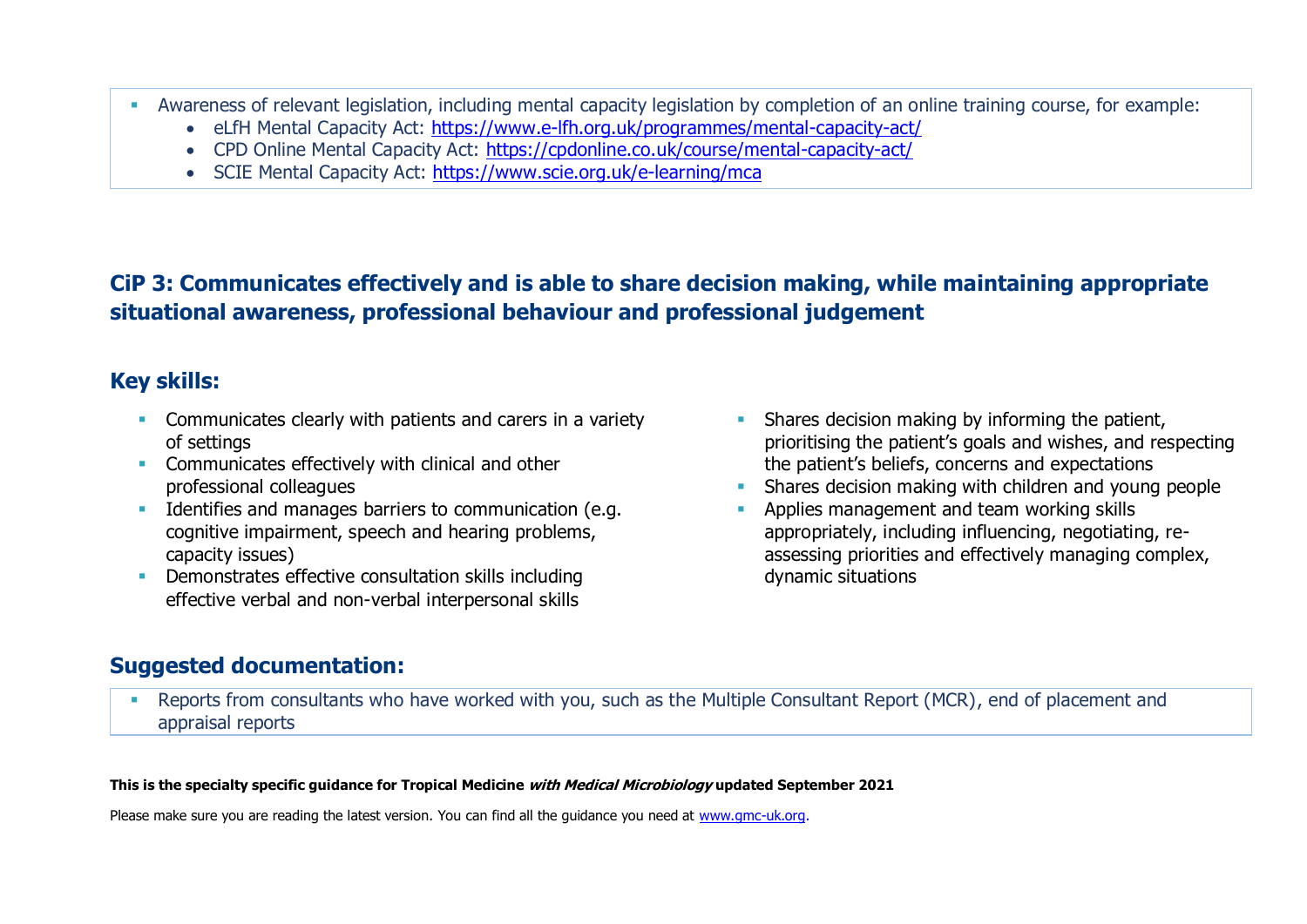- Feedback from a variety of clinical and non-clinical colleagues who have worked with you, such as the Multisource Feedback (MSF)
- Evidence of your ability to analyse a patient's communication difficulties:
	- Reflective diaries
- **EXECO FREE ASSET FREEDBACK** From patients, such as a patient survey
- **Reflective practice entries about patients or families who posed difficulties**
- **EXECUTE:** Supervised learning event

### **CiP 4: Is focused on patient safety and delivers effective quality improvement in patient care**

#### **Key skills:**

- Makes patient safety a priority in clinical practice
- Raises and escalates concerns where there is an issue with patient safety or quality of care
- **Demonstrates commitment to learning from patient safety** investigations and complaints
- **EXECUTE:** Shares good practice appropriately
- Contributes to and delivers quality improvement

### **Suggested documentation:**

- **■** Understands basic Human Factors principles and practice at individual, team, organisational and system levels
- Understands the importance of non-technical skills and crisis resource management
- Recognises and works within limit of personal competence
- **E** Avoids organising unnecessary investigations or prescribing poorly evidenced treatments
- **Reports from consultants who have worked with you, such as the Multiple Consultant Report (MCR), end of placement and** appraisal reports

**This is the specialty specific guidance for Tropical Medicine with Medical Microbiology updated September 2021**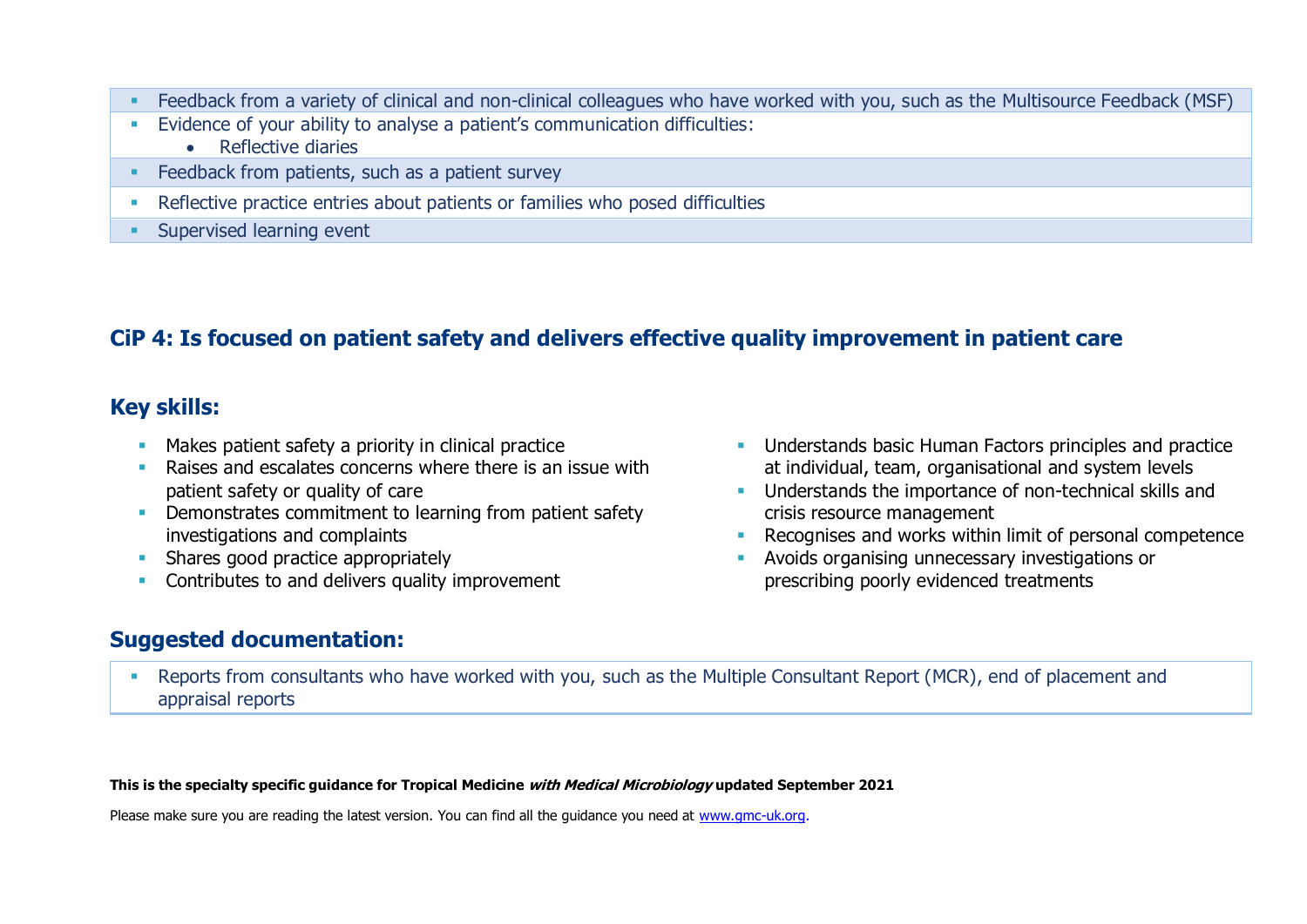- Feedback from a variety of clinical and non-clinical colleagues who have worked with you, such as the Multisource Feedback (MSF)
- **EXECTE ENTERITY PROPTER IN A THE PROPERT FIGGS Reflective practice entries** about patients or families valor posed difficulties
- Evidence that you have arranged and attended meetings about a patient with Social Services or other non-health organisations. For example:
	- Meeting minutes, demonstrating your attendance and participation
	- Invites sent from you demonstrating arranging meetings
- **EXECUTE:** Supervised learning event
- **•** Documented evidence of development of procedures to improve inter-service and inter-agency communication, you will need to demonstrate your involvement in the new procedure and its effectiveness
- **•** Specific quality improvement activity, such as a QIPAT
- **Copies of letters you have written to NHS and non-NHS services involved with patients**

### **CiP 5: Carries out research and manages data appropriately**

### **Key skills:**

- **EXECT** Manages clinical information / data appropriately
- Understands principles of research and academic writing
- **•** Demonstrates ability to carry out critical appraisal of the literature
- **EXECUTE:** Understands the role of evidence in clinical practice and demonstrates shared decision making with patients
- **EXECUTE:** Demonstrates appropriate knowledge of research methods, including qualitative and quantitative approaches in scientific enquiry
- Demonstrates appropriate knowledge of research principles and concepts and the translation of research into practice
- **EXECTE:** Follows quidelines on ethical conduct in research and consent for research

#### **This is the specialty specific guidance for Tropical Medicine with Medical Microbiology updated September 2021**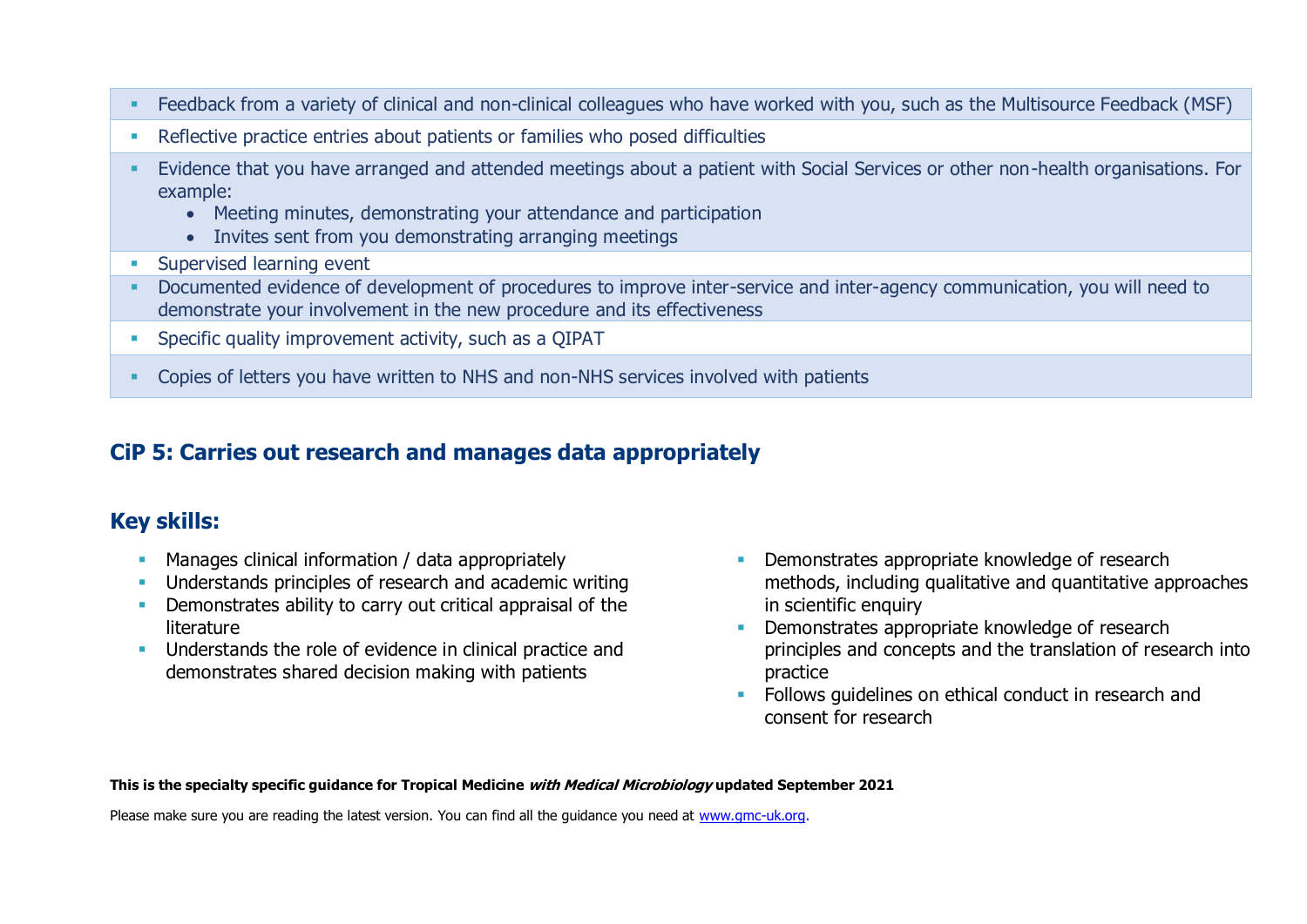- **■** Understands public health epidemiology and global health patterns
- Recognises potential of applied informatics, genomics, stratified risk and personalised medicine and seeks advice for patient benefit when appropriate

#### **Suggested documentation:**

- Reports from consultants who have worked with you, such as the Multiple Consultant Report (MCR), end of placement and appraisal reports
- Feedback from a variety of clinical and non-clinical colleagues who have worked with you, such as the Multisource Feedback (MSF)
- Evidence of completion of Good Clinical Practice (GCP) training:
	- [www.nihr.ac.uk/health-and-care-professionals/learning-and-support/good-clinical-practice](https://www.nihr.ac.uk/health-and-care-professionals/learning-and-support/good-clinical-practice.htm)
- **Documented evidence of research activity. This may include evidence of:** 
	- Helping in a project
	- Reviewing research papers / grants
	- Writing and co-authoring research papers
	- Contributing to research projects
- **•** Presentations either lectures (podium presentations) or poster presentations
- **Publications**

### **CiP 6: Acts as a clinical teacher and clinical supervisor**

#### **Key skills:**

- **•** Delivers effective teaching and training to medical students, junior doctors and other healthcare professionals
- **Delivers effective feedback with action plan**

**This is the specialty specific guidance for Tropical Medicine with Medical Microbiology updated September 2021**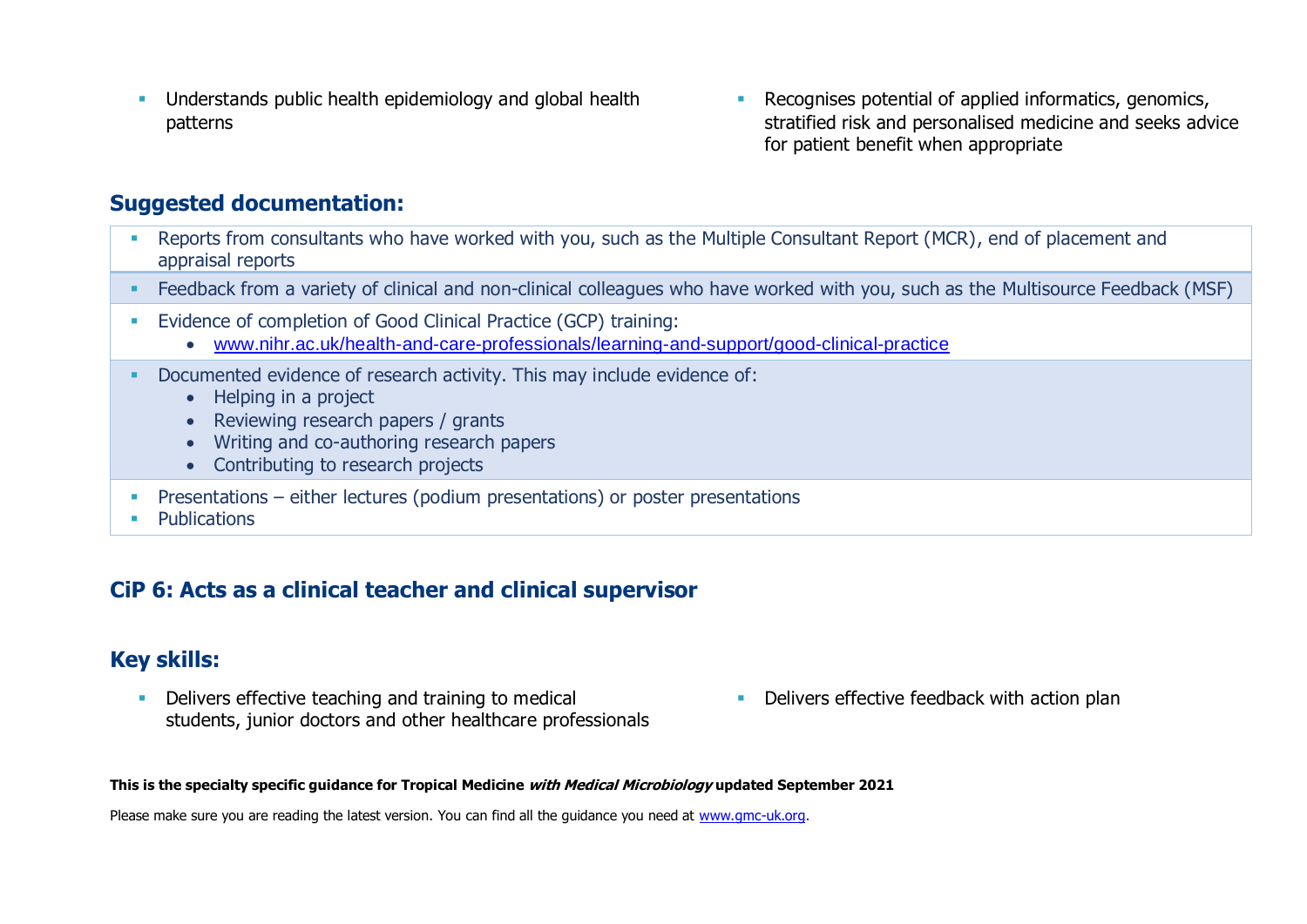- **EXECUTE:** Able to supervise less experienced trainees in their clinical assessment and management of patients
- Able to supervise less experienced trainees in carrying out appropriate practical procedures

#### **Suggested documentation:**

■ Able to act as a clinical supervisor to doctors in earlier stages of training

- Reports from consultants who have worked with you, such as the Multiple Consultant Report (MCR), end of placement and appraisal reports
- Feedback from a variety of clinical and non-clinical colleagues who have worked with you, such as the Multisource Feedback (MSF)
- **Completion of relevant training course(s), such as teaching, appraisal, management or leadership courses**
- **Feedback from formal teaching sessions to medical and non-medical staff:** 
	- Teaching Observation SLE (TO)

**This is the specialty specific guidance for Tropical Medicine with Medical Microbiology updated September 2021**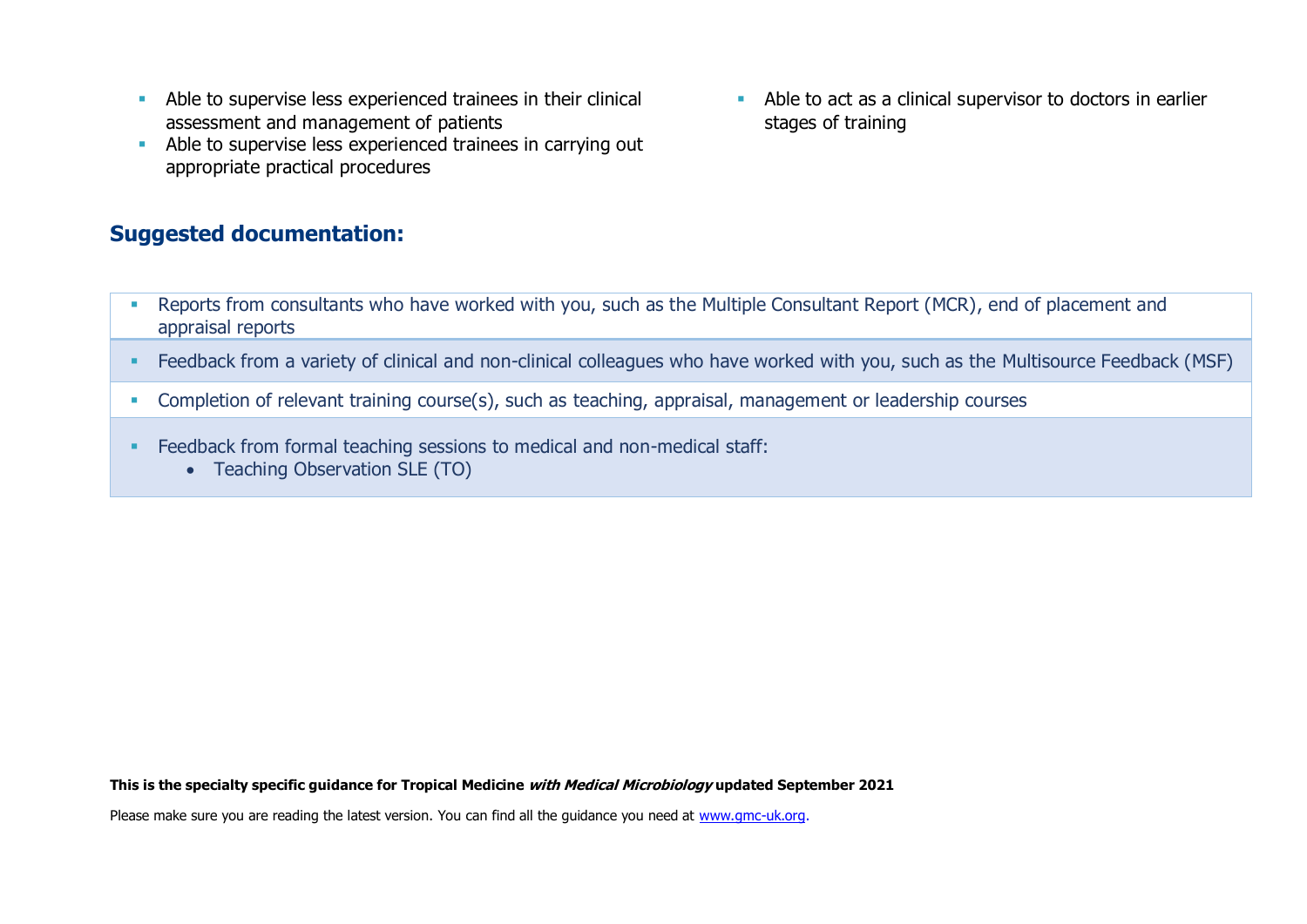# **Specialty Specific CiPs**

Applicants must demonstrate that they are currently practising at the level of 'entrusted to act independently' in all specialty CiPs. Further detail regarding the descriptors for the key skills in each specialty specific CiP can be found in the [curricula.](https://www.gmc-uk.org/education/standards-guidance-and-curricula/curricula#T)

### **Specialty CiP 1: Able to provide clinical leadership and support to the laboratory**

### **Key skills:**

- **Demonstrates awareness of developments, both scientific** and managerial, that may affect the delivery of diagnostic Microbiology (Bacteriology, Virology, Mycology and Parasitology) services.
- **■** Understands legislation relevant to diagnostic Microbiology laboratories including that related to Health and Safety.
- **•** Demonstrates knowledge and understanding of methods of microbiological investigation.
- **Demonstrates ability to select and advise on appropriate** microbiological tests for clinical investigation and to oversee appropriate turnaround times.
- Demonstrates knowledge and understanding of Microbiological (Bacteriology, Virology, Mycology and Parasitology) method validation and verification, and the

concepts of sensitivity and specificity as applied to Microbiological tests.

- **•** Demonstrates ability to effectively use and oversee Internal Quality Control (IQC) and External Quality Assurance (EQA) data to assure the overall quality of microbiological diagnostics.
- Demonstrates knowledge and understanding of Laboratory Information Management Systems (LIMS) and other Healthcare Information Technology systems, including understanding relevant information governance legislation.
- Demonstrates ability to work effectively and provide clinical leadership in a multidisciplinary team within the diagnostic Microbiology laboratory.
- **E.** Able to evaluate and oversee the introduction of novel laboratory tests

**This is the specialty specific guidance for Tropical Medicine with Medical Microbiology updated September 2021**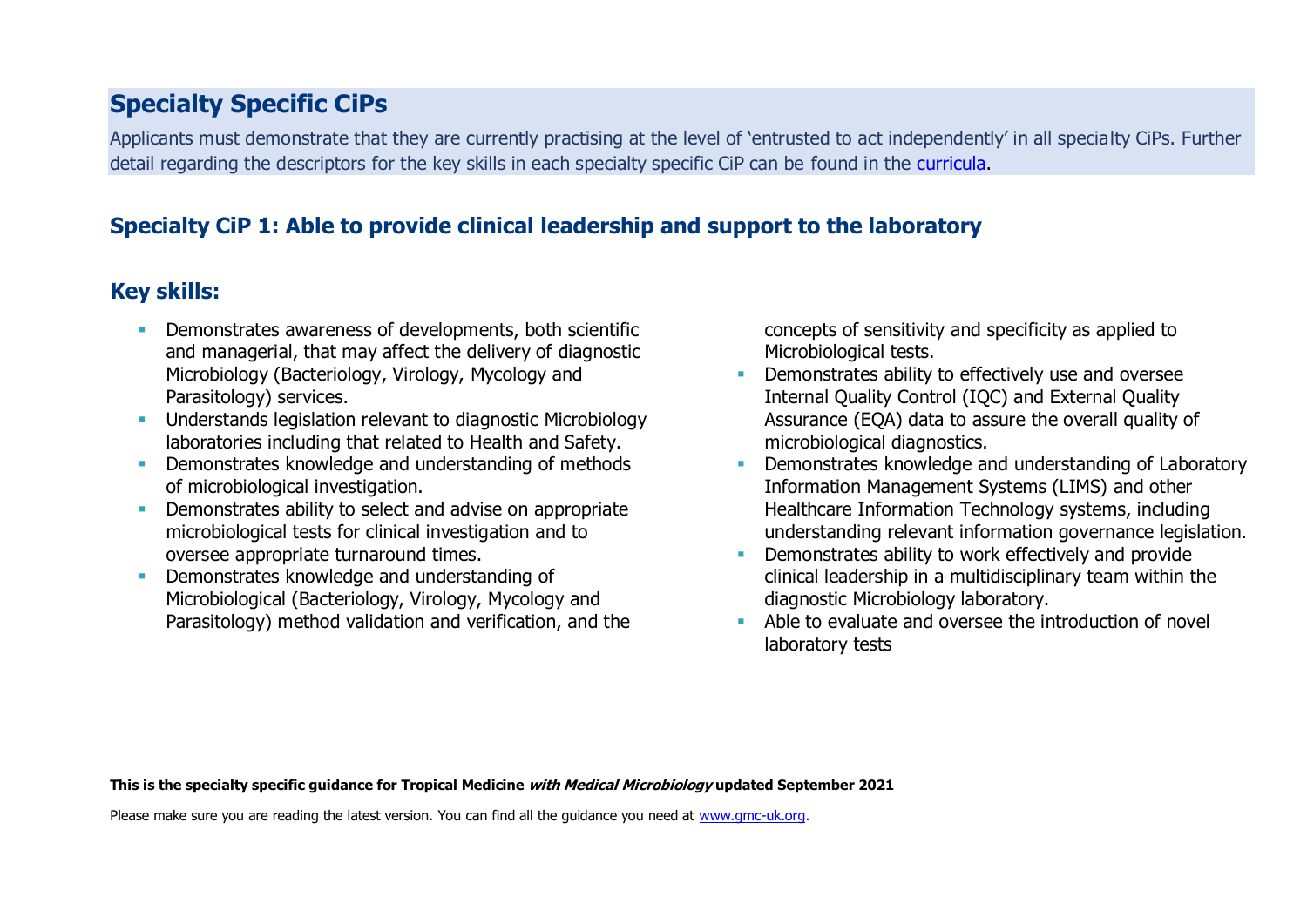#### **Suggested documentation:**

- **EXECTS FREPORTS from consultants who have worked with you, such as the Multiple Consultant Report (MCR), end of placement and** appraisal reports
- Minimum of **one of each** of the below supervised learning events (SLEs):
	- o CbD
	- o Mini-CEX
- Evidence of practical procedures (e.g. DOPS) **minimum of four** across breadth of laboratory practice
- **Evidence of performance of duties in complex tasks involving teamwork or interacting with other professional staff. Examples "** include clinicopathological evaluation and reporting of diagnostic material, presentation of a case at a multidisciplinary team meeting, or contributing to quality assurance and audit processes in both clinical and laboratory settings
	- o Evaluation of clinical events (ECE) **minimum of four**
- **Evidence of active involvement in service audit or development projects (e.g. QIPAT)**
- **Example 2** Feedback from formal teaching sessions to medical and non-medical staff:
	- o Teaching Observation (TO)
- Reflective practice

**This is the specialty specific guidance for Tropical Medicine with Medical Microbiology updated September 2021**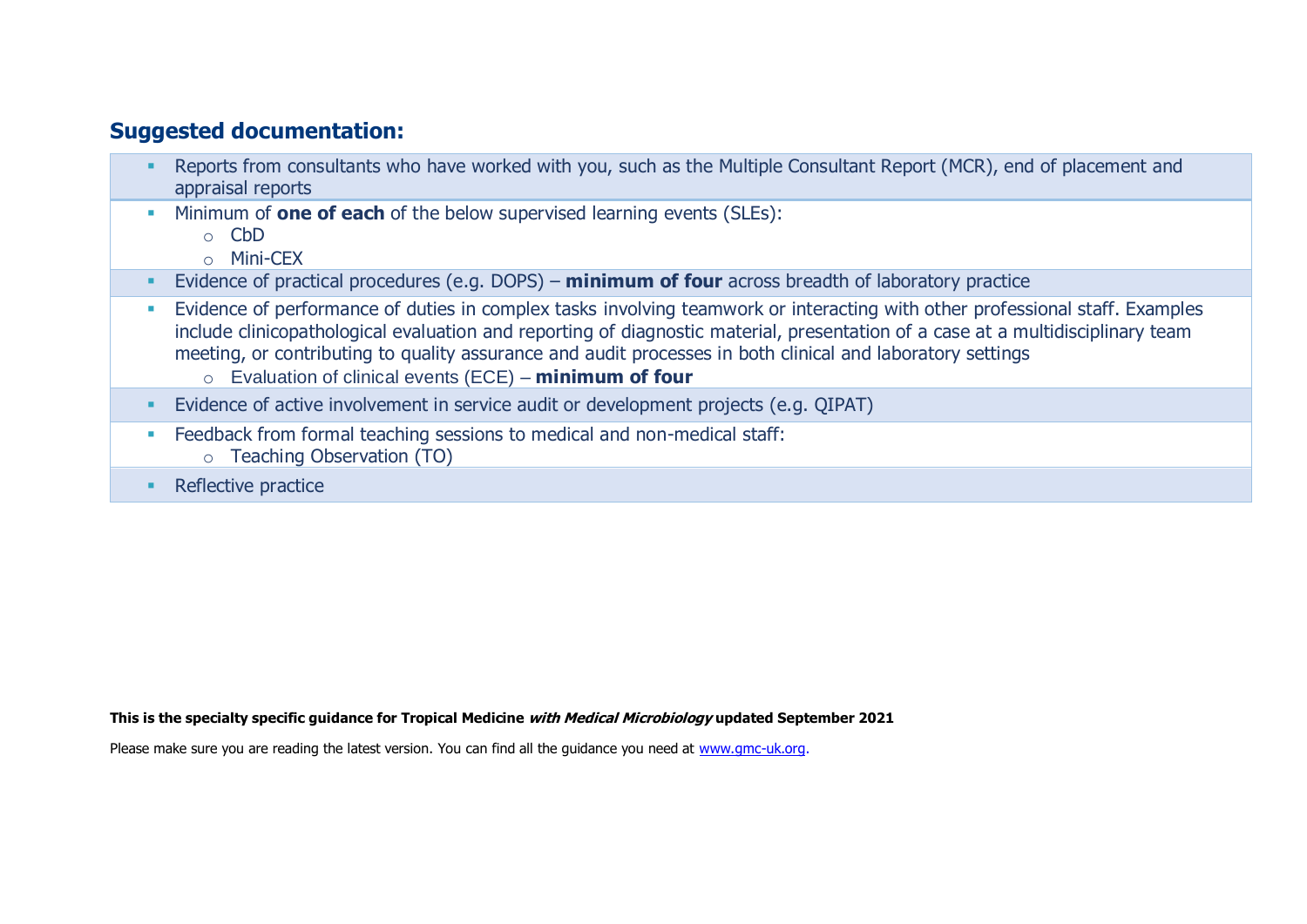### **Specialty CiP 2: Able to use the laboratory service effectively in the investigation, diagnosis and management of infection.**

### **Key skills:**

- **Demonstrates understanding of the biology of micro**organisms that may cause diseases in humans and the principles of the host-pathogen interaction.
- Demonstrates ability to effectively advise on appropriate Microbiological (Bacteriology, Virology, Mycology and Parasitology) investigations.
- Demonstrates an understanding of the human microbiome, colonising organisms, and the features of pathological infection.
- **•** Demonstrates ability to effectively use microbiological and other data, to form an appropriate differential diagnosis.
- **•** Demonstrates knowledge and understanding of national and international microbiological guidelines.
- **•** Demonstrates ability to liaise effectively with other specialty diagnostic services.
- Able to inform and develop local quidelines and standard operating practice (SOP's)

### **Suggested documentation:**

- **EXECTS from consultants who have worked with you, such as the Multiple Consultant Report (MCR), end of placement and** appraisal reports
- Minimum of **one of each** of the below supervised learning events (SLEs):
	- $\circ$  CbD
	- o Mini-CEX
- **E** Evidence of performance of duties in complex tasks involving teamwork or interacting with other professional staff. Examples include clinicopathological evaluation and reporting of diagnostic material, presentation of a case at a multidisciplinary team meeting, or contributing to quality assurance and audit processes in both clinical and laboratory settings
	- o Evaluation of clinical events (ECE) **minimum of four**

#### **This is the specialty specific guidance for Tropical Medicine with Medical Microbiology updated September 2021**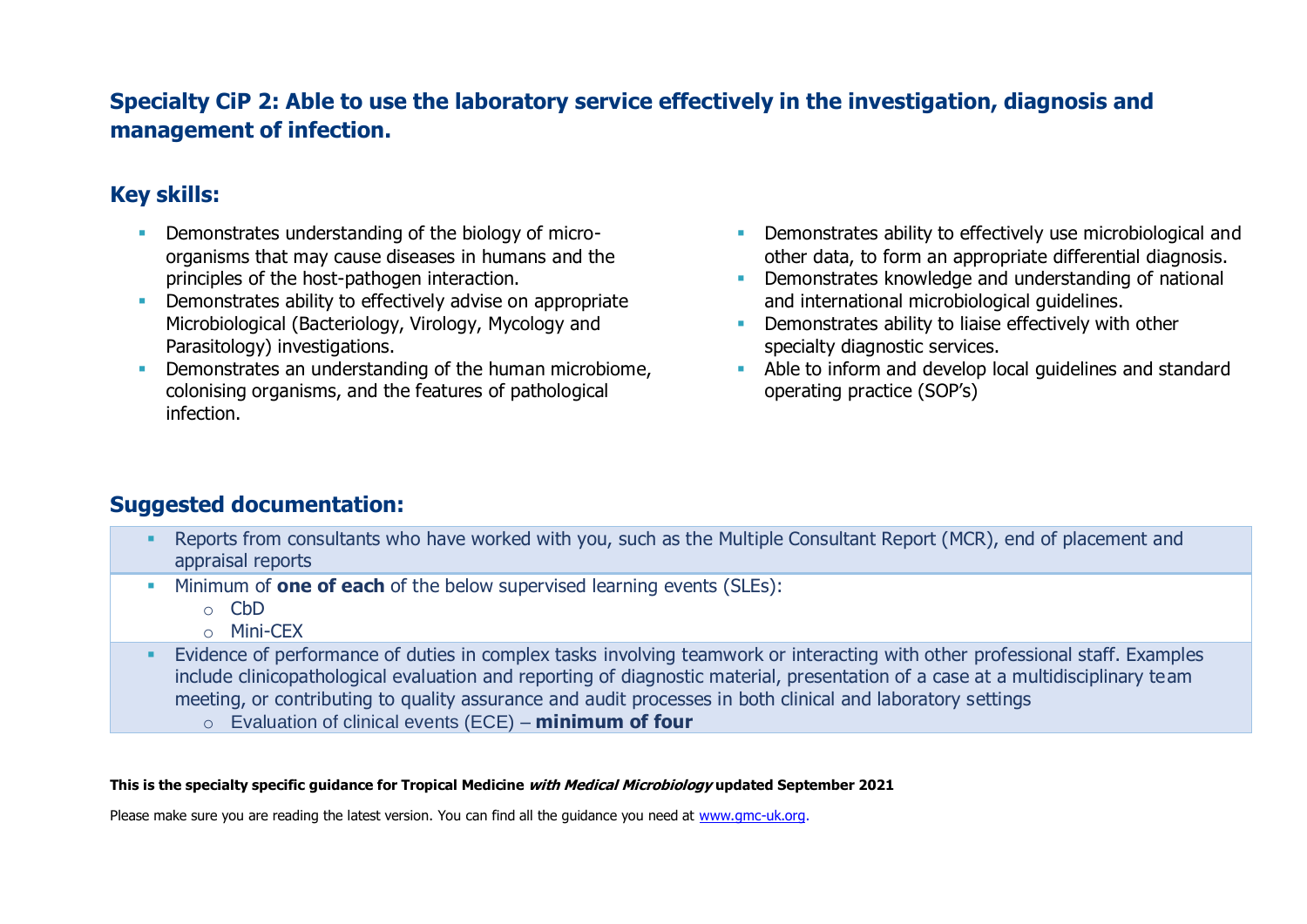- Evidence of active involvement in service audit or development projects (e.g. QIPAT)
- Feedback from formal teaching sessions to medical and non-medical staff:
	- o Teaching Observation (TO)
- Reflective practice

# **Specialty CiP 3: Able to advise on infection prevention, control and immunisation**

# **Key skills:**

- **Demonstrates knowledge and understanding of Standard** Precautions in Infection Prevention and Control (IP&C) and ability to advise on the appropriate use of Personal Protective Equipment (PPE).
- Demonstrates knowledge and understanding of Transmission-based Precautions in IP&C, including appropriate patient isolation and cohorting.
- Demonstrates knowledge and understanding of microbiological surveillance including patient screening methods, organism typing and genome sequencing methodologies.
- **EXECUTE:** Applies knowledge and understanding of microbiological surveillance to prevention and control of Healthcare Associated Infection (HCAI).
- Demonstrates ability to participate in managing outbreaks or significant cross-infection incidents in the healthcare setting.
- **Demonstrates knowledge and understanding of the** healthcare environment and equipment as potential sources of infection.
- Demonstrates knowledge and understanding of public health implications of specific communicable diseases and the importance of appropriate public health notification and intervention.
- Demonstrates knowledge and understanding of the publichealth aspects of vaccine-preventable infections and the benefits of vaccination.

**This is the specialty specific guidance for Tropical Medicine with Medical Microbiology updated September 2021**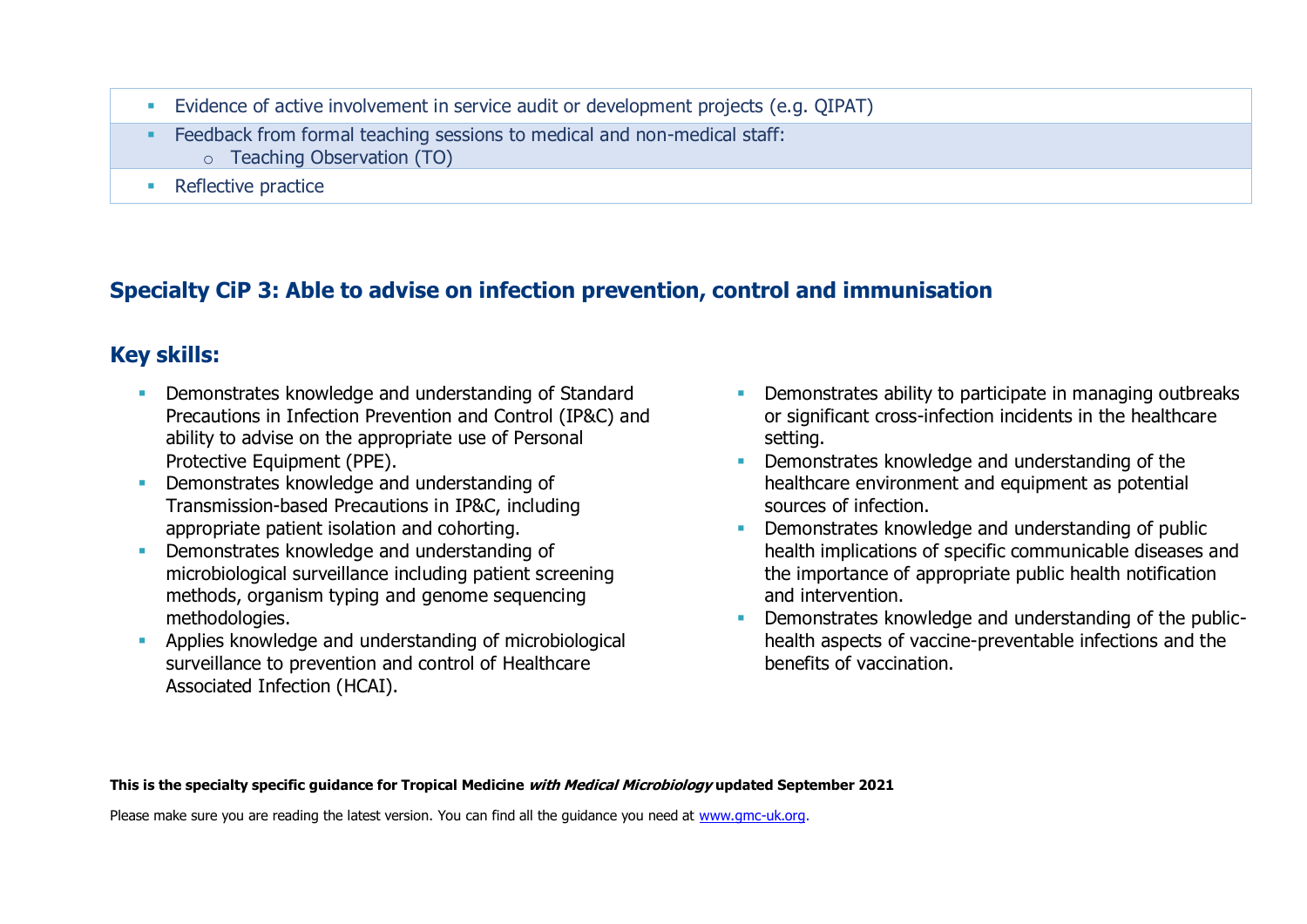**• Demonstrates ability to advise appropriately on the use of** active and passive immunisation, including in immunocompromised patients and in outbreaks.

#### **Suggested documentation:**

- **EXECTS FREPORTS from consultants who have worked with you, such as the Multiple Consultant Report (MCR), end of placement and** appraisal reports
- Minimum of **one of each** of the below supervised learning events (SLEs):
	- $\circ$  ACAT
	- o CbD
	- o Mini-CEX
- Evidence of performance of duties in complex tasks involving teamwork or interacting with other professional staff. Examples include clinicopathological evaluation and reporting of diagnostic material, presentation of a case at a multidisciplinary team meeting, or contributing to quality assurance and audit processes in both clinical and laboratory settings
	- o Evaluation of clinical events (ECE) **minimum of four**
- **E** Evidence of active involvement in service audit or development projects (e.g. OIPAT)
- **Example 2** Feedback from formal teaching sessions to medical and non-medical staff:
	- o Teaching Observation (TO)
- Reflective practice

**This is the specialty specific guidance for Tropical Medicine with Medical Microbiology updated September 2021**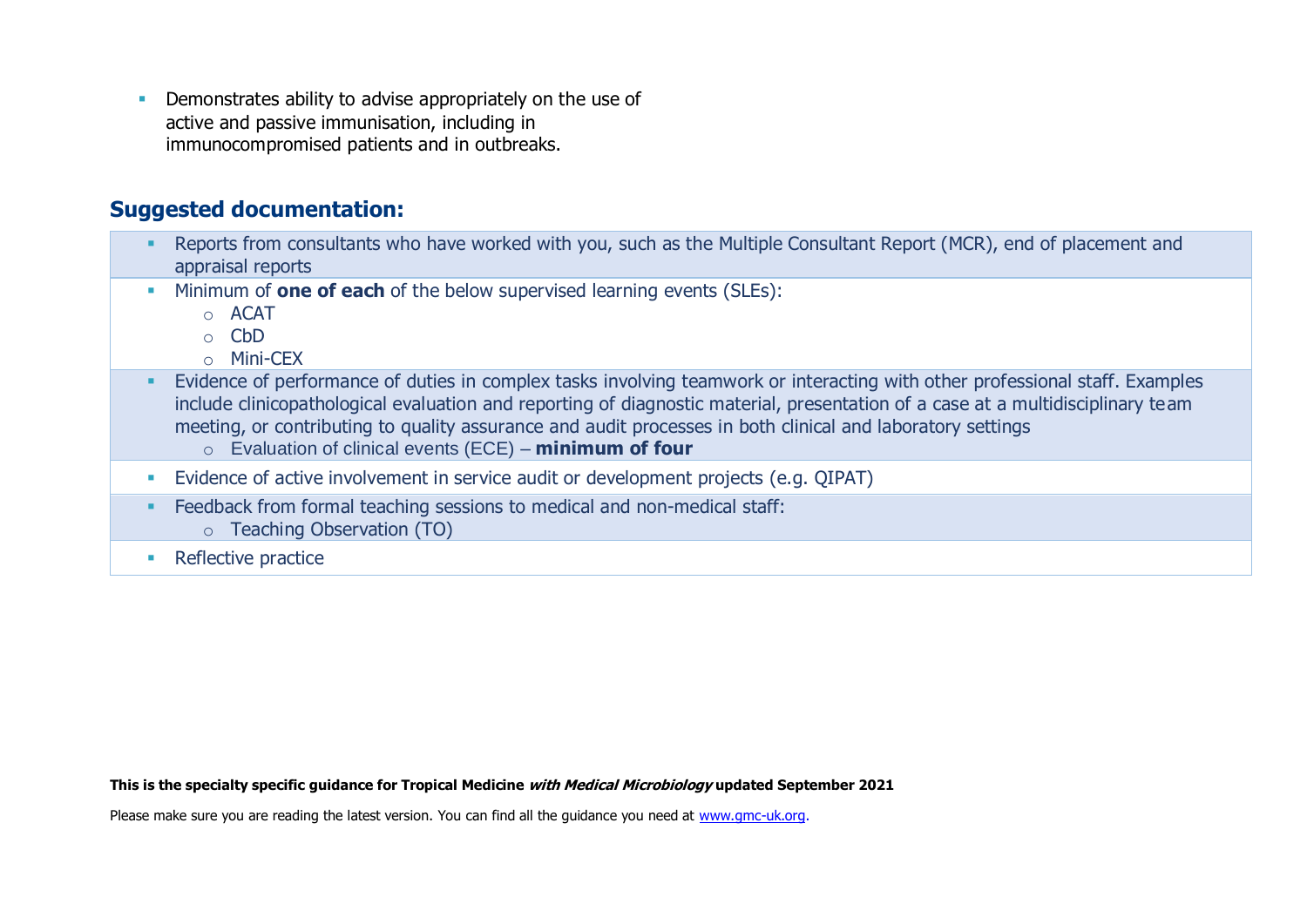### **Specialty CiP 4: Able to manage and advise on important clinical syndromes where infection is in the differential diagnosis**

#### **Key skills:**

- **EXECUTE:** Demonstrates ability to take a comprehensive patient history, including when appropriate, travel, occupational, contact drug, transfusion and sexual history, and ensures history is accurately recorded.
- **•** Demonstrates ability to perform an accurate clinical examination and to clearly record examination findings
- **•** Demonstrates ability to form an appropriate differential diagnosis based on patient history, clinical examination findings and investigations.
- Demonstrates ability to formulate and advise on or implement a safe and appropriate management plan.
- **•** Demonstrates ability to assess, investigate, diagnose and advise on, or directly manage all aspects of suspected or proven community acquired infection.
- **•** Demonstrates ability to assess, investigate, diagnose and advise on, or manage all aspects of suspected or proven healthcare associated infection.
- Demonstrates ability to assess, investigate, diagnose and advise on, or directly manage all aspects of suspected or proven infection in immunocompromised patients, including those infected with HIV.

### **Suggested documentation:**

- Reports from consultants who have worked with you, such as the Multiple Consultant Report (MCR), end of placement and appraisal reports
- Minimum of **one of each** of the below supervised learning events (SLEs):
	- o ACAT
	- o CbD

#### **This is the specialty specific guidance for Tropical Medicine with Medical Microbiology updated September 2021**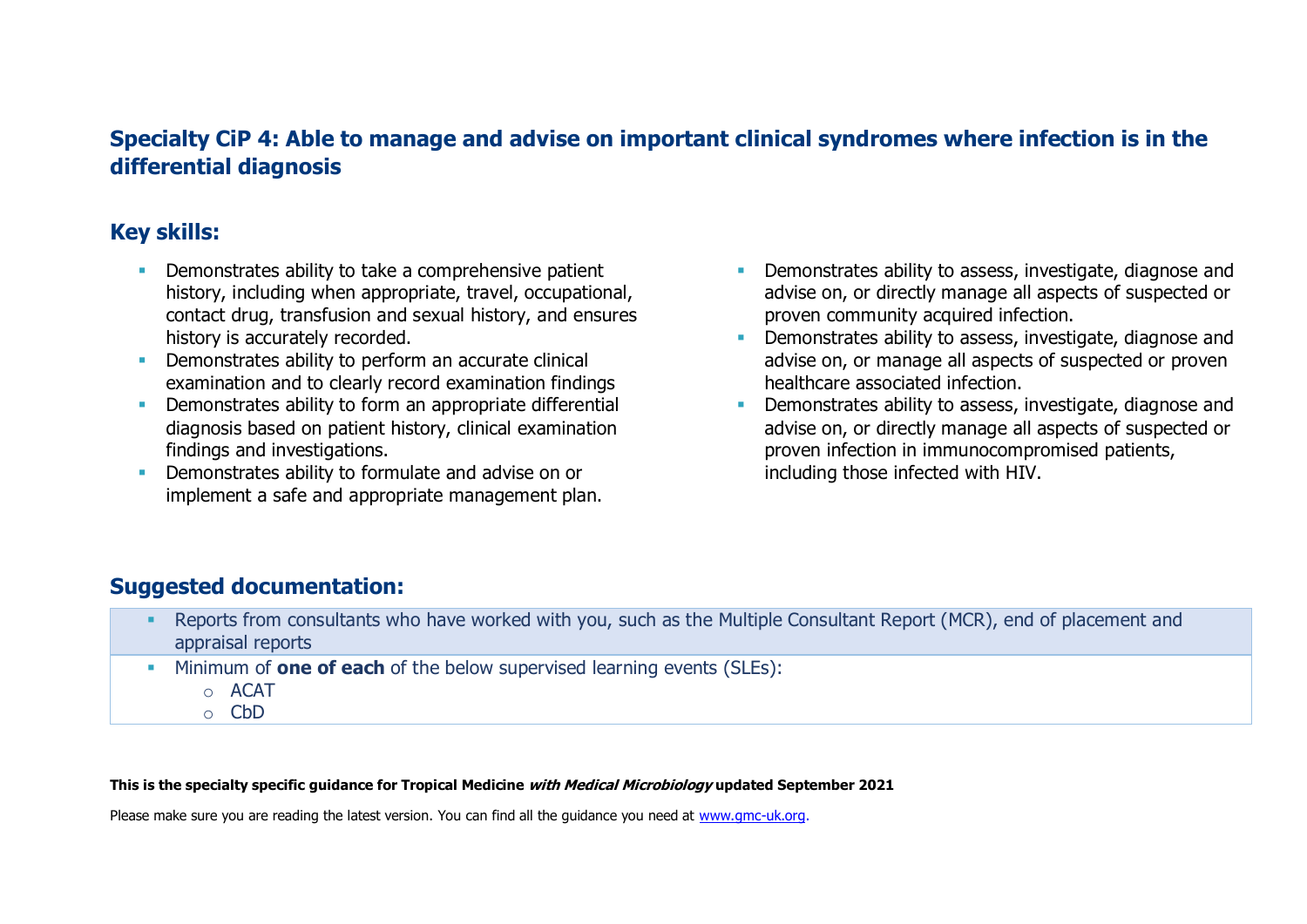o Mini-CEX

- **Evidence of performance of duties in complex tasks involving teamwork or interacting with other professional staff. Examples** include clinicopathological evaluation and reporting of diagnostic material, presentation of a case at a multidisciplinary team meeting, or contributing to quality assurance and audit processes in both clinical and laboratory settings
	- o **Evaluation of clinical events (ECE) – minimum of four**
- **E**vidence of active involvement in service audit or development projects (eq QIPAT)
- Feedback from formal teaching sessions to medical and non-medical staff:
	- o Teaching Observation (TO)
- Reflective practice
- **•** Patient feedback

# **Specialty CiP 5: Able to lead on and advise on treatment with and stewardship of antimicrobials**

### **Key skills:**

- **Demonstrates appropriate use and ability to advise on the** appropriate use and stewardship of antimicrobials, including antibiotics, antivirals, antifungals, anti-protozoal and anti-parasitic agents
- **•** Demonstrates ability to provide leadership and education on the appropriate use and stewardship of antimicrobials,

including use and implementation of evidence-based empiric and pathogen-specific antimicrobial guidelines.

- **•** Demonstrates understanding of the global problem of increasing antimicrobial resistance (AMR).
- Demonstrates ability to advise and lead on the appropriate use of an outpatient parenteral antimicrobial therapy (OPAT) service.

**This is the specialty specific guidance for Tropical Medicine with Medical Microbiology updated September 2021**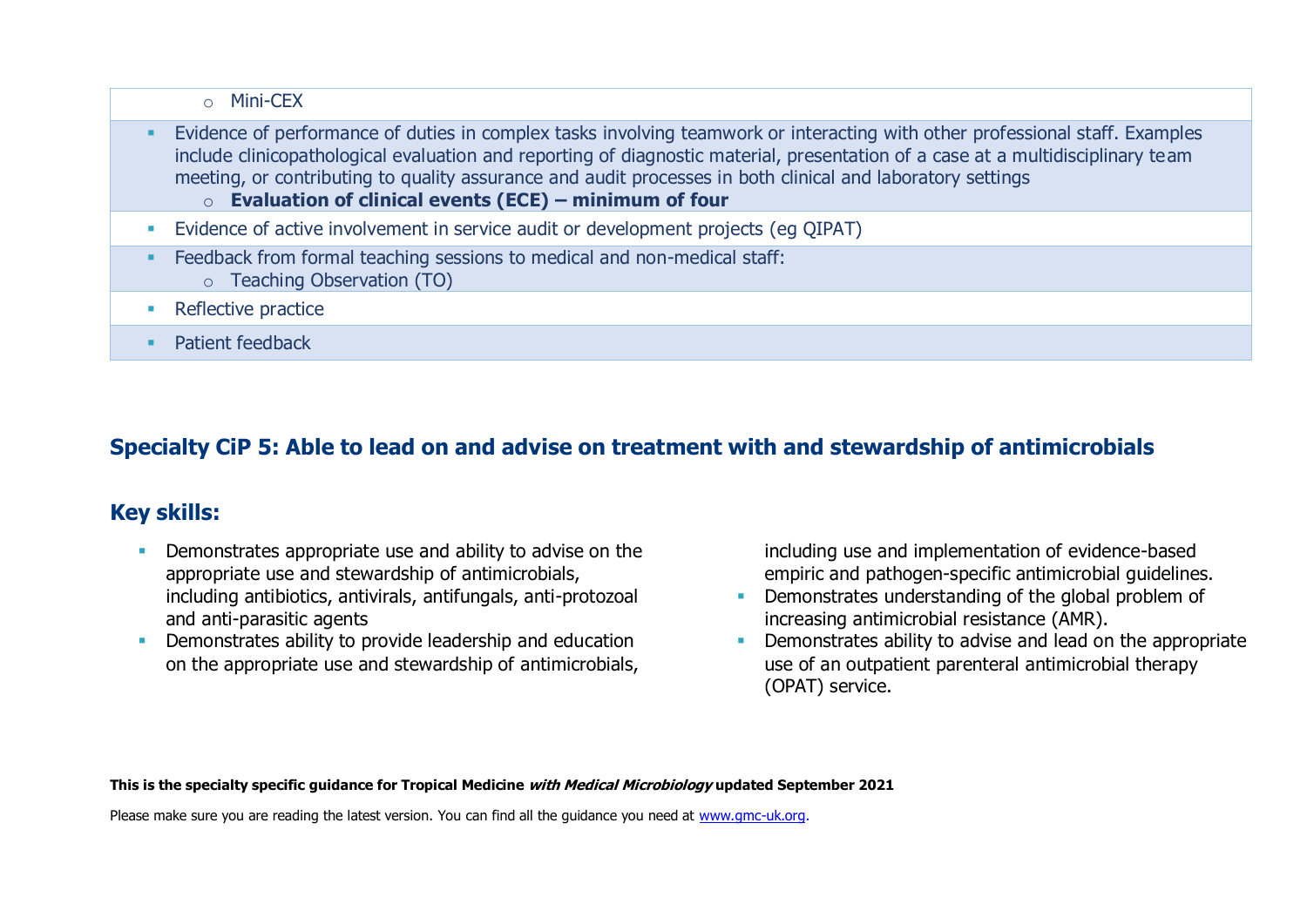#### **Suggested documentation:**

- Reports from consultants who have worked with you, such as the Multiple Consultant Report (MCR), end of placement and appraisal reports
- Minimum of **one of each** of the below supervised learning events (SLEs):
	- o ACAT
	- o CbD
	- o Mini-CEX
- **Evidence of performance of duties in complex tasks involving teamwork or interacting with other professional staff. Examples** include clinicopathological evaluation and reporting of diagnostic material, presentation of a case at a multidisciplinary team meeting, or contributing to quality assurance and audit processes in both clinical and laboratory settings
	- o **Evaluation of clinical events (ECE) – minimum of four**
- **Evidence of active involvement in service audit or development projects (e.g. QIPAT)**
- **Example 2** Feedback from formal teaching sessions to medical and non-medical staff:
	- o Teaching Observation (TO)
- Reflective practice
- **•** Patient feedback

**This is the specialty specific guidance for Tropical Medicine with Medical Microbiology updated September 2021**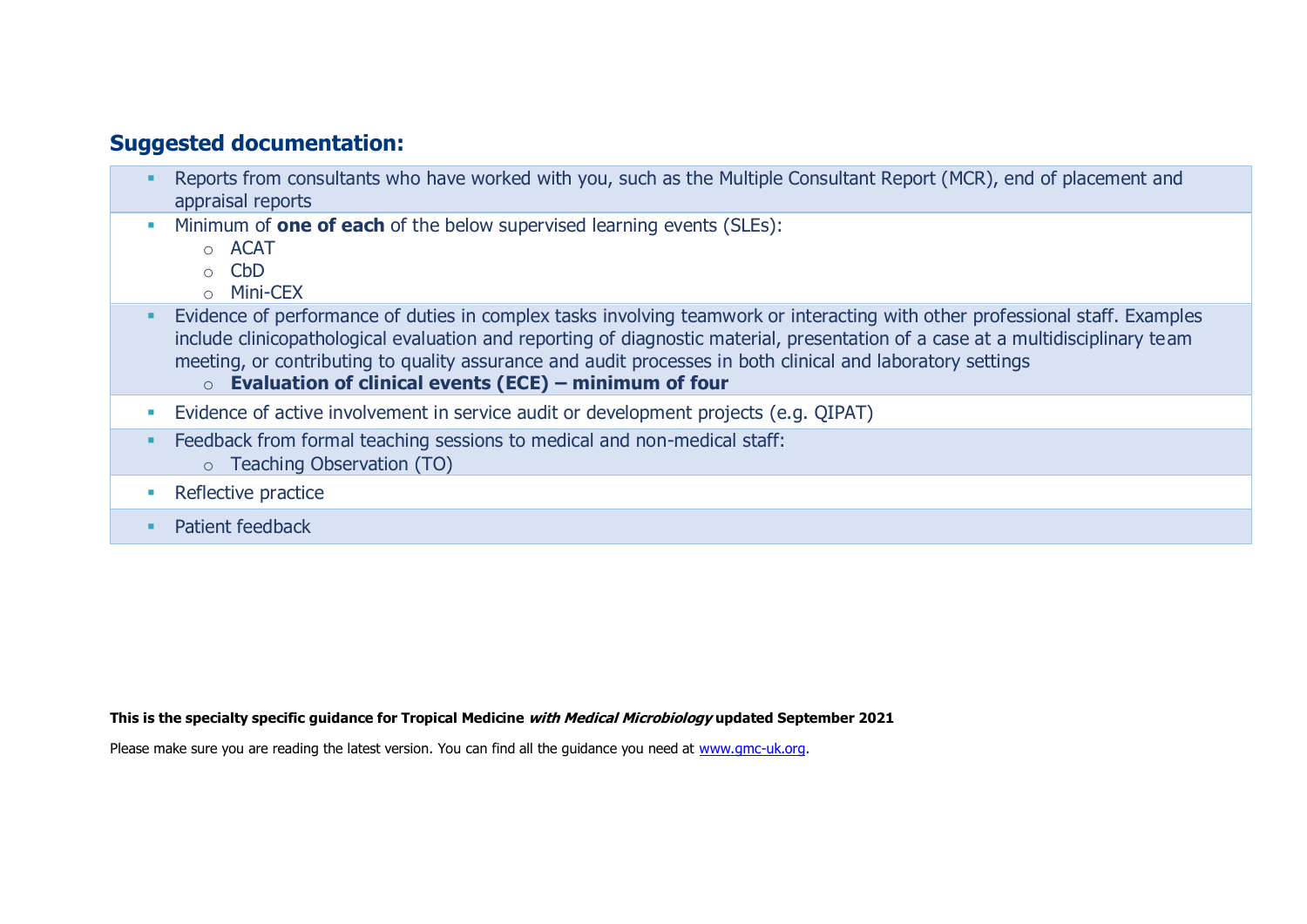### **Specialty CiP 6: Providing continuity of care to inpatients and outpatients with suspected or proven infection**

### **Key skills:**

- **•** Demonstrates ability to assess, investigate, diagnose, advise on, or directly manage patients with suspected or proven infection in the inpatient, ambulatory and outpatient settings.
- **EXECTE Demonstrates ability to assess, investigate, diagnose,** advise on, or directly manage chronic infections.
- **Demonstrates expertise in the management of** Tuberculosis (TB), including drug-resistant TB, HIV, chronic hepatitis B and C and travel-related conditions.
- **EXECT** When clinically appropriate, refers to alternative specialty inpatient or outpatient services.
- **EXECT** Managing patient at all stages, including end of life care.

### **Suggested documentation:**

- **EXECTS FREPORTS from consultants who have worked with you, such as the Multiple Consultant Report (MCR), end of placement and** appraisal reports
- Minimum of **one of each** of the below supervised learning events (SLEs):
	- o ACAT
	- o CbD
	- o Mini-CEX
- Evidence of performance of duties in complex tasks involving teamwork or interacting with other professional staff. Examples include clinicopathological evaluation and reporting of diagnostic material, presentation of a case at a multidisciplinary team meeting, or contributing to quality assurance and audit processes in both clinical and laboratory settings
	- o **Evaluation of clinical events (ECE) – minimum of four**

#### **This is the specialty specific guidance for Tropical Medicine with Medical Microbiology updated September 2021**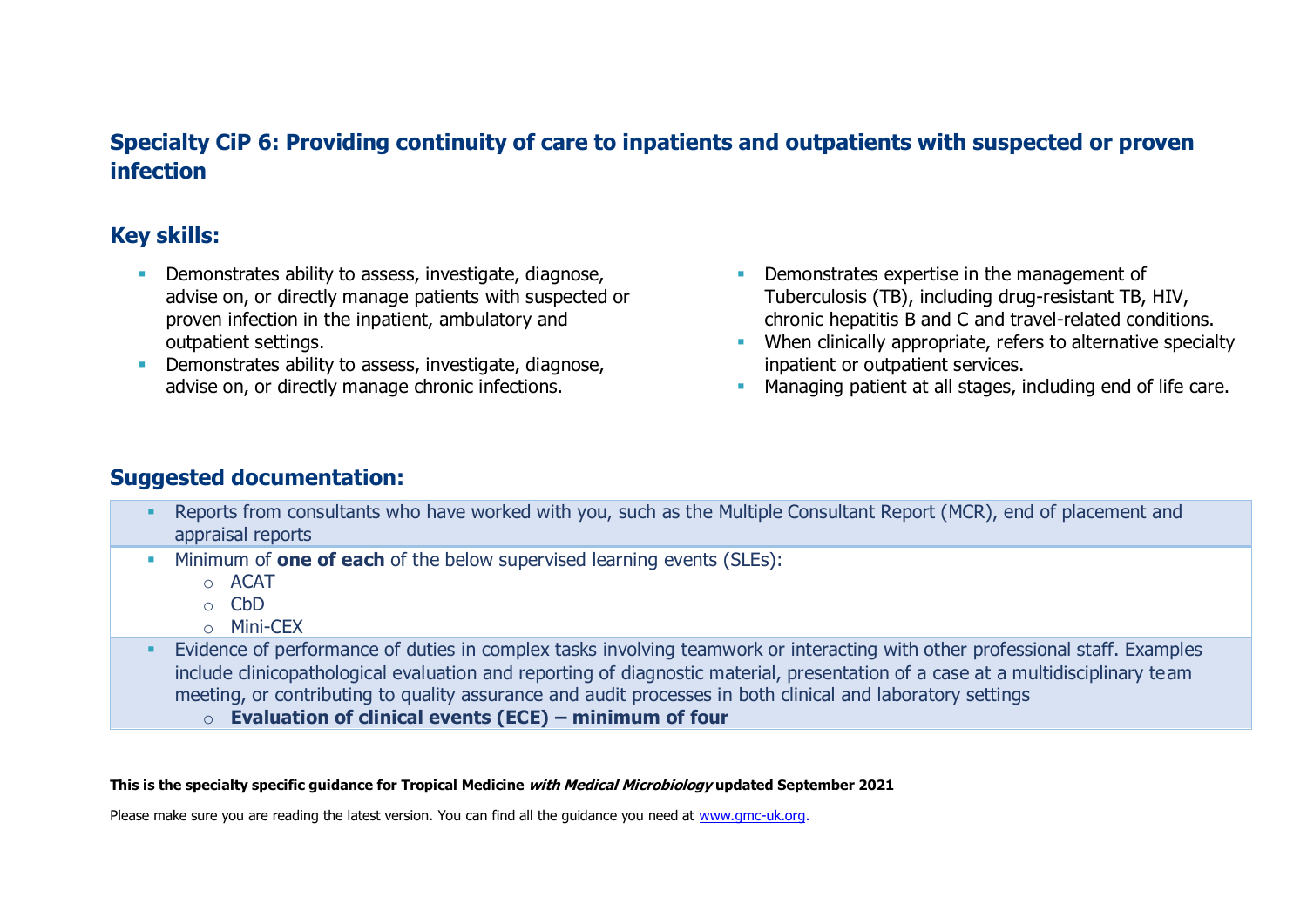- Evidence of active involvement in service audit or development projects (e.g. QIPAT)
- **Example 2** Feedback from formal teaching sessions to medical and non-medical staff:
	- o Teaching Observation (TO)
- Reflective practice
- **•** Patient feedback e.g. patient survey from last 12 months

# **Specialty CiP 7: Able to manage and advise on imported infections**

### **Key skills:**

- **EXECTE Demonstrates the ability to assess, investigate, diagnose,** advise on, and directly manage patients with imported infections.
- **•** Demonstrates the ability to provide leadership in clinical care, governance and service development for patients with imported infections.
- **•** Demonstrates comprehensive knowledge and skills in pretravel health advice.
- **•** Demonstrates a knowledge and understanding of the epidemiology, lifecycle and clinical presentation of parasitic diseases
- **•** Demonstrates the ability to give advice on the diagnosis and management of parasitic infections, including the role of laboratory testing
- **•** Demonstrates the ability to lead an imported infection service

### **Suggested documentation:**

- Reports from consultants who have worked with you, such as the Multiple Consultant Report (MCR), end of placement and appraisal reports
- **EXECT ADDEX FROM A variety of clinical and non-clinical colleagues who have worked with you, such as the Multisource Feedback** (MSF)

#### **This is the specialty specific guidance for Tropical Medicine with Medical Microbiology updated September 2021**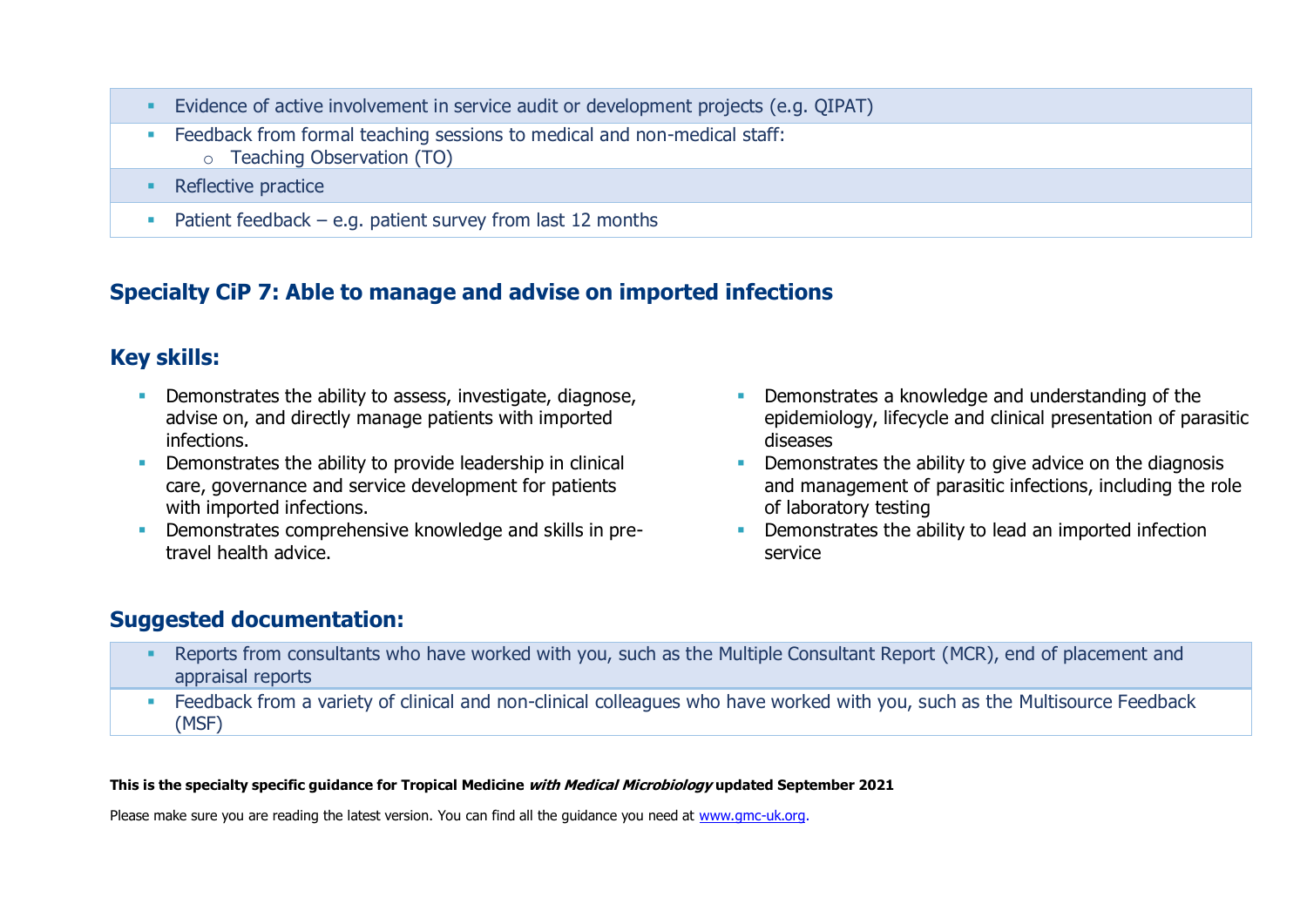- **·** Travel medicine course
- Minimum of **one of each** of the below supervised learning events (SLEs):
	- o ACAT
	- o CbD
	- o Mini-CEXs
- Evidence of performance of duties in complex tasks involving teamwork or interacting with other professional staff. Examples include clinicopathological evaluation and reporting of diagnostic material, presentation of a case at a multidisciplinary team meeting, or contributing to quality assurance and audit processes in both clinical and laboratory settings
	- o **Evaluation of clinical events (ECE) – minimum of four**
- **E**vidence of practice of procedures (e.g. DOPS) e.g. interpretation of malarial blood film
- **E** Evidence of active involvement in service audit or development projects (e.g. QIPAT)
- Feedback from formal teaching sessions to medical and non-medical staff:
	- o Teaching Observation (TO)
- **Publications / presentations at meetings**
- $\blacksquare$  Patient feedback e.g. patient survey

#### **Specialty CiP 8: Delivering equitable and high quality care in resource poor settings**

#### **Key skills:**

**• Demonstrates ability to deliver high quality care in a** resource limited setting with appropriate use of

investigation and therapeutics according to patient need and available supplies

**This is the specialty specific guidance for Tropical Medicine with Medical Microbiology updated September 2021**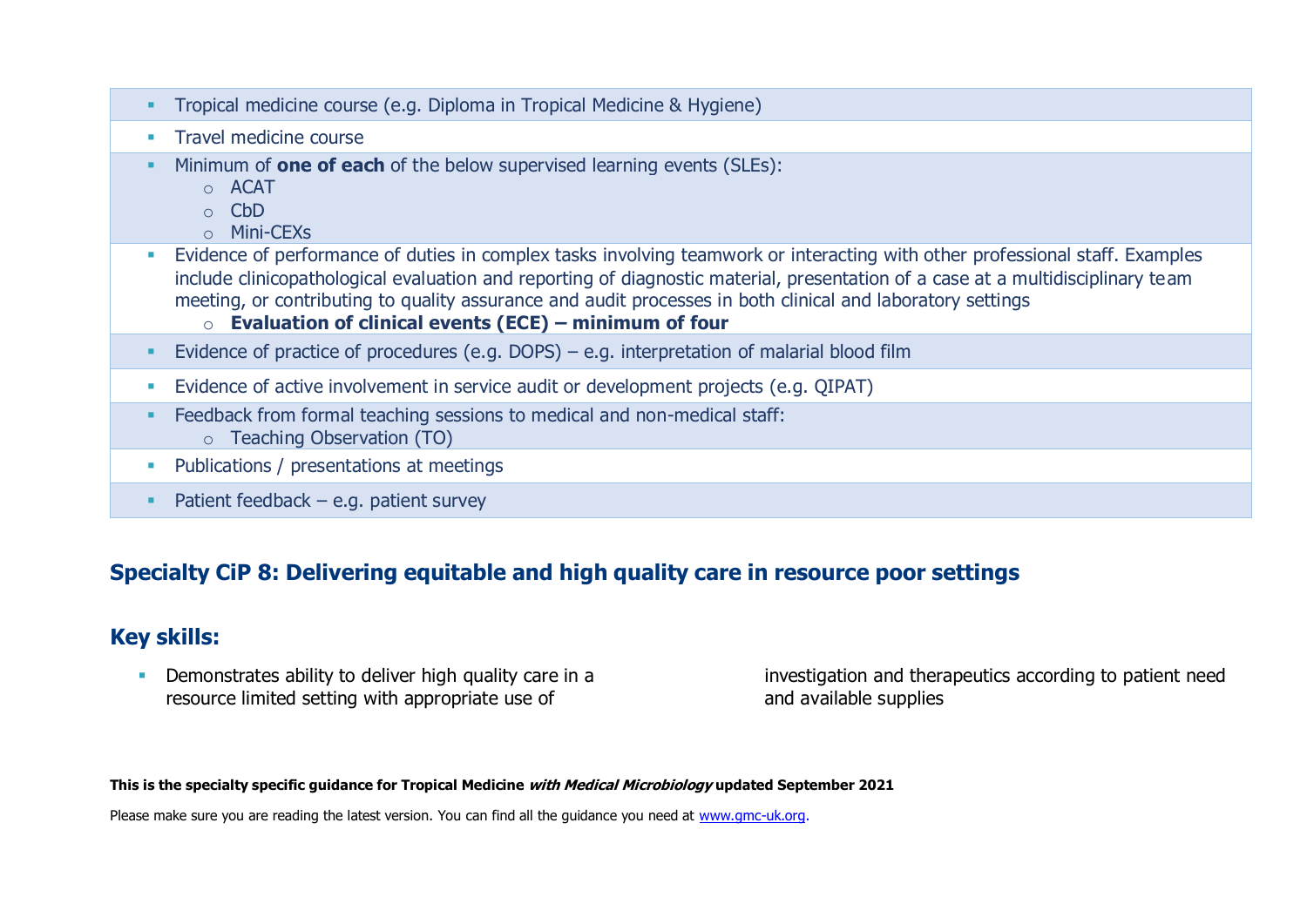- **EXECT** Demonstrates ability to practise with patient groups from different cultural backgrounds who do not have English as their first language
- Demonstrates the ability to work with colleagues (medical and non-medical) from different cultural backgrounds who do not have English as their first language
- **•** Demonstrates flexibility and capacity to work in healthcare settings that differ from UK NHS practice
- **•** Demonstrates the ability to manage the non-communicable disease (NCD) issues seen in tropical resource poor settings
- **•** Demonstrates the ability to generate changes in clinical care which reduces health inequality
- **EXECUTE:** Demonstrates the ability to produce evidence to inform policy for international health partnerships

### **Suggested documentation:**

| Reports from consultants who have worked with you, such as the Multiple Consultant Report (MCR), end of placement and<br>appraisal reports |
|--------------------------------------------------------------------------------------------------------------------------------------------|
| Feedback from a variety of clinical and non-clinical colleagues who have worked with you, such as the Multisource Feedback<br>(MSF)        |
| Tropical medicine course (eg Diploma in Tropical Medicine & Hygiene)                                                                       |
| Travel medicine course                                                                                                                     |
| Minimum of <b>one of each</b> of the below supervised learning events (SLEs):<br>$\circ$ ACAT<br>$\circ$ CbD<br>o Mini-CEX                 |
| Evidence of performance of duties in complex tasks involving teamwork or interacting with other professional staff. Examples               |

include clinicopathological evaluation and reporting of diagnostic material, presentation of a case at a multidisciplinary team meeting, or contributing to quality assurance and audit processes in both clinical and laboratory settings

#### **This is the specialty specific guidance for Tropical Medicine with Medical Microbiology updated September 2021**